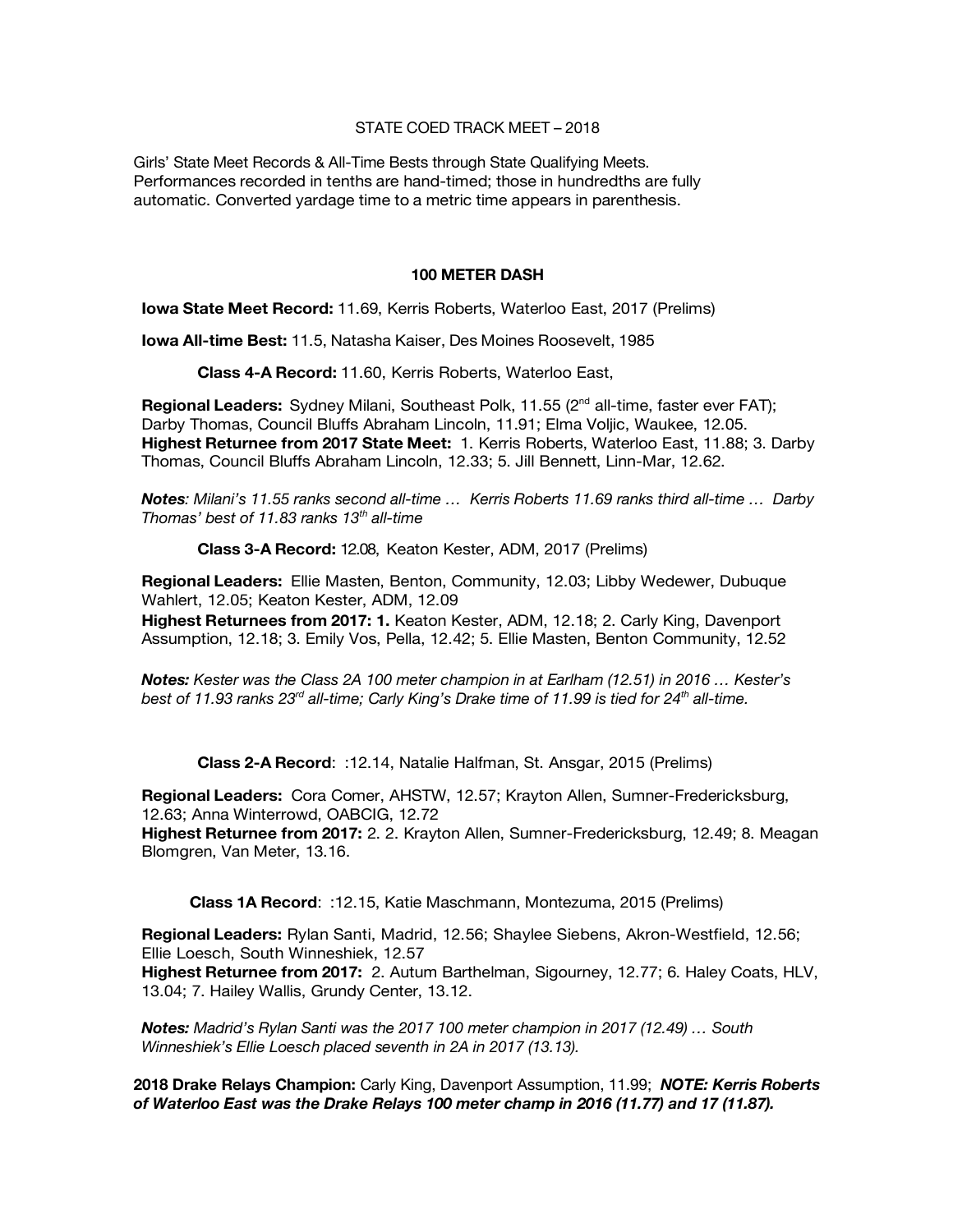#### **200 METER DASH**

**Iowa State Meet Record:** 24.09, Kerris Roberts, Waterloo East, 2017 (prelims)

**Iowa All-time Best: 23.79, Sydney Milani, Southeast Polk, 2018 (broke Debbie Esser's record of 24.0, set in 1975)**

**Class 4-A Record:** 24.09, Kerris Roberts, Waterloo East, 2017 (Prelims)

**Regional Leaders**: Sydney Milani, Southeast Polk, 24.00; Darby Thomas, Council Bluffs Abraham Lincoln, 24.59; Jill Bennett, Linn-Mar, 25.20

**Highest Returnee from 2017**: 1. Kerris Roberts, Waterloo East, 24.21; 2. Sydney Milani, Southeast Polk, 24.66; 3. Darby Thomas, Council Bluffs Abraham Lincoln, 24.92; 6. Stevie Lambe, Dubuque Senior, 25.99; 7. Eriana Brown, Des Moines East, 26.12

*Notes: Milani owns the state all-time record in the 200, 23.97 … Kerris Roberts' 24.09 time ranks third on Iowa's all-time list … Kerris Roberts is seeking her third-straight 4A 200 meter title … Darby Thomas' best time of 24.33 ranks 8th on the Iowa all-time list.* 

**Class 3-A Record:** 24.59, Kari Dufoe, ADM, 2015 (Prelims)

**Regional Leaders:** Keaton Kester, ADM, 25.02; Carly King, Davenport Assumption, 25.21; Emily Vos, Pella, 25.22

**Highest Returnee from 2017:** 1. Keaton Kester, ADM, 24.72; 2. Carly King, Davenport Assumption, 25.25; 3. Emily Vos, Pella, 25.27; 4. Annika Pingel, Pella, 25.27; 8. Anna Sherman, Dubuque Wahlert, 25.93.

*Note: ADM's Keaton Kester was the 2A 200-meter dash champion at Earlham in 2016 and is seeking her third 200 title … Carly King's best time of 24.70 ranks tied for 24th on Iowa's all-time best list … the top four finishers in last year's 200 final (Kester, King, Vos, Pingel) had the four fastest state qualifying times.* 

**Class 2-A Record:** 24.49, Hannah Willms, Dike-New Hartford, 2009 (Prelims)

**Regional Leaders:** Alysa Shirkey, Davis County, 25.95; Megan Carley, Treynor, 25.96; Jordyn Pester, MVOACOU, 26.06 **Highest Returnee from 2017:** 8. Alysa Shirkey, Davis County, 27.40.

**Class 1-A Record:** 24.48, Alex Gochenour, Logan-Magnolia, 2010

**Regional Leaders:** Rylan Santi, Madrid, 25.99; Alyssa Pfadenhauer, Danville, 26.24; Ellie Loesch, South Winneshiek, 26.35.

**Highest Returnee from 2017:** 1. Hayley Heitman, Clayton Ridge, 26.46; 2. Kathryn Luers, Danville, 26.55; 4. Alyssa Pfadenhauer, Danville, 26.73; 5. Rylee Menster, Springville, 26.83; 6. Toni Alesch, Graettinger-Terril/Ruthven-Ayrshire, 27.10

**Notes:** Madrid's Rylan Santi was the Class 2A 200 meter champion for Madrid in 2017 … all four champions from 2017 return.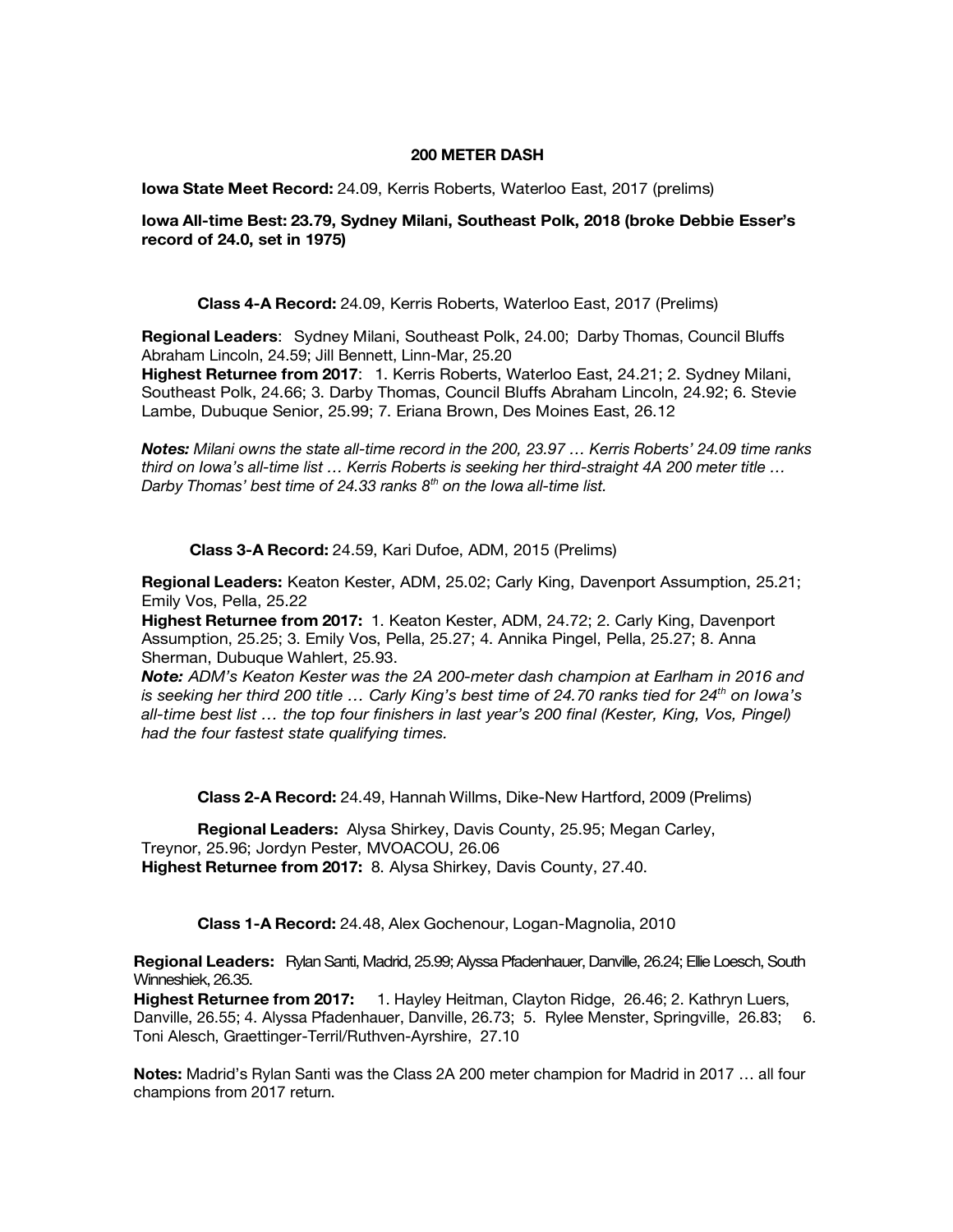#### **400 METER DASH**

**Iowa State Meet Record:** 53.96, Hannah Willms, Dike-New Hartford, 2010

**Iowa All-time Best:** 53.61, Sydney Milani, Southeast Polk, 2018

**Class 4-A Record:** 54.84, Payton Wensel, Linn-Mar, 2017

**Regional Leaders:** Sydney Milani, Southeast Polk, 53.61 (Iowa All-Time Best); Payton Wensel, Linn-Mar, 55.79; Lauren Van Dyke, Sioux City East, 58.17 **Highest Returnee from 2017**: 1. Payton Wensel, Linn-Mar, :54.84; 2. Sydney Milani, Southeast

Polk, 55.57; 9. Kaitlyn Mulder, Sioux City North, 59.06. *Notes: Sydney Milani set the Iowa all-time best twice this season. She broke the old mark of 53.96, set by Dike-New Hartford's Hannah Willms in 2010, by running 53.70 on April 24 in Grinnell. She broke that record at last Thursday's state qualifying meet … Linn-Mar's* 

*Payton Wensel owns the 4A state meet record … Wensel is shooting to become the fourth girl to win four 400 meter titles, joining WDM Valley's Carrie Hoeman (94-97) Atlantic's Cortney Jacobs (2001-04) and Willms (07-10) … Wensel's career best in the 400 is 54.84, ranking7th on the Iowa all-time list.* 

**Class 3-A Record:** 54.73, Dianna Slight, Boone, 2016

**Regional Leaders:** Carly King, Davenport Assumption, 57.81; Madison Jochum, Bishop Heelan, 58.66; Ellie Mendlik, Denison-Schleswig, 58.67.

**Highest Returnee from 2017:** 2. Madison Jochum, Bishop Heelan, 56.53; 3. Carly King, Davenport Assumption, 56.55; 5. Ellie Mendlik, Denison-Schleswig, 58.18; 6. Erin Kerkhoff, Solon, 58.76; 7. Shelby Hulsebus, Benton Community, 1:01.67; 8. Taylor Vanderholt, Norwalk, 1:03.35

**Class 2-A Record**: 53.96, Hannah Willms, Dike-New Hartford, 2010

**Regional Leaders:** Jordyn Pester, MVAOCHU, 58.49; Lily Peterson, Alta/Aurelia, 59.38; Karley Larson, Underwood, 1:00.05;

**Highest Returnees from 2017:** 1. Lily Peterson, Alta/Aurelia, 57.74; 2. Grace Proesch, North Cedar, 58.39; 4. Devyn Kemble, Panorama, 58.80; 7. Brenna Jacobs, Osage, 1:00.28. *Notes: Lily Peterson of Alta-Aurelia is the defending Class 1A champion … Jordyn Pester was the 1A champion for Maple Valley-Anthon-Oto in 2017.* 

**Class 1-A Record:** 55.75, Ellie Herzberg, Manson-NW Webster, 2013

**Regional Leaders:** Alyssa Pfadenhauer, Danville, 59.00; Shateah Wetering, Montezuma, 59.25; Rachel Fehr, West Bend-Mallard, 1:00.02.

**Highest Returnee from 2017:** 2. Shateah Wetering, Montezuma, 57.87; 3. Alyssa Pfadnehauer, Danville, 58.57; 5. Regan Sylvester, Sioux Central, 59.91; 6. Maddy Duncan, Sidney, 1:00.65; 7. Macie Boots, HLV, 1:00.84.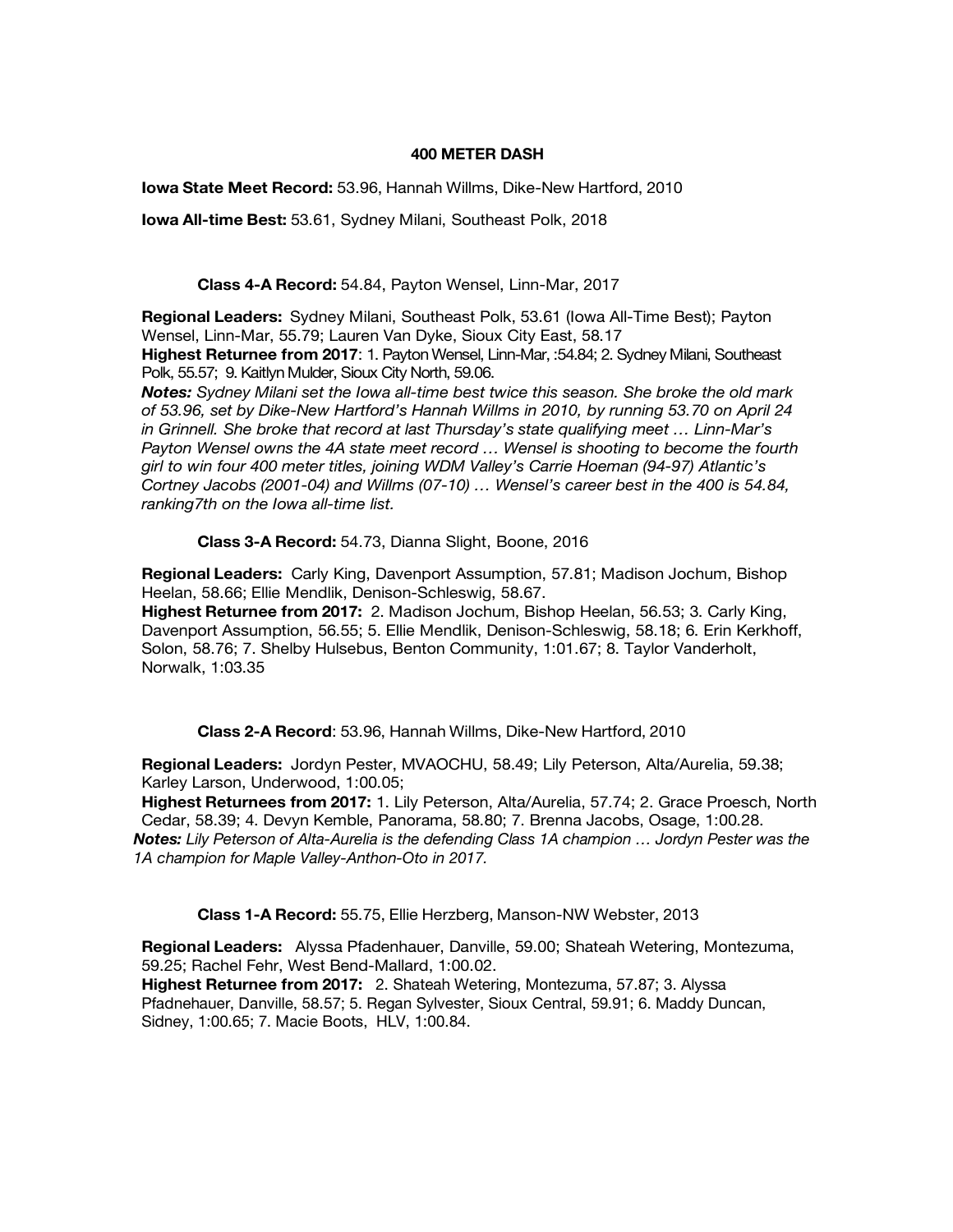#### **800 METER RUN**

**Iowa State Meet Record:** 2:07.51, Joy Ripslinger, Davenport Assumption, 2016

**Iowa All-time Best:** 2:07.18, Joy Ripslinger, Davenport Assumption, 2017

**Class 4-A Record:** 2:08.15, Shelby Houlihan, Sioux City East, 2011

**Regional Leaders:** Lily Campbell, Wuakee, 2:15.82; Allison Bookin-Nosbisch, Ottumwa, 2:16.28; Deniz Ince, Iowa City West, 2:17.65.

**Highest Returnee from 2017:** 1. Mackenzie Michael, Cedar Falls, 2:11.54; 2. Lily Cambell, Waukee, 2:11.78; Lauren Van Dyke, Sioux City East, 2:15.71; 5. Kelsey Schweizer, Dowling Catholic, 2:17.71; 6. Logan Akason, Waukee, 2:17.77; 7. Deniz Ince, Iowa City West, 2:21.04. *Notes: Sydney Milani's best time of 2:11.35 ranks 19th on the Iowa AT list … Cedar Falls' Mackenzie Michael, the sophomore defending champ, owns the 21st fastest 800 at 2:11.54 … Waukee's Lily Campbell's PR of 2:11.78 ranks 24th on the Iowa AT list.*

**Class 3-A Record**: 2:07.51, Joy Ripslinger, Davenport Assumption, 2016

**Regional Leaders:** Ellie Friesen, Crestwood, 2:21.02; Jenna Galligan, Decorah, 2:22.18; Grace Juhl, Iowa Falls-Alden, 2:22.65

**Highest Returnee from 2017:** 2. Ellie Friesen, Crestwood, 2:15.93; 5. Katie Keitges, Knoxville, 2:18.95; 8. Brett Schneider, Fort Madison, 2:21.14

**Class 2-A Record:** 2:12.12, Ashley Miller, Tipton, 2007

**Regional Leaders:** Anna Hostetler, Mid-Prairie, 2:24.11; Devyn Kemble, Panorama, 2:24.15; Sophia Jungling, Aplington-Parkersburg, 2:24.88. **Highest Returnee from 2017:** 1. Anna Hostetler, Mid-Prairie, 2:14.75; 3. Paige Holub,

Monticello, 2:17.83; 5. Marie Hostetler, Mid-Prairie, 2:19.21; 6. Cassie Cox, North Cedar, 2:20.25; 8. Suzanne Putze, KP-WC, 2:24.06.

*Notes: Anna Hostetler is seeking her second-straight title in the 2A 800 meters.* 

**Class 1-A Record:** 2:09.60, Brooke Dinsdale, North Tama, 2006

**Regional Leaders**: Emily Staal, Central City, 2:25.71; Katie Brennan, Kee, 2:26.31; Janette Schraft, East Mills, 2:26.32.

**Highest Returnee from 2017:** 1. Janette Schraft, East Mills, 2:19.84 *Notes: Janette Schraft is the defending Class 1A champion in the 800 meters … three of the four 800 champions (Mazkenzie Michael (4A), Anna Hostetler (2A) & Janette Schraft (1A)) return from 2017*.

# **2018 DRAKE RELAYS CHAMPION: Sydney Milani, Southeast Polk, 2:11.35**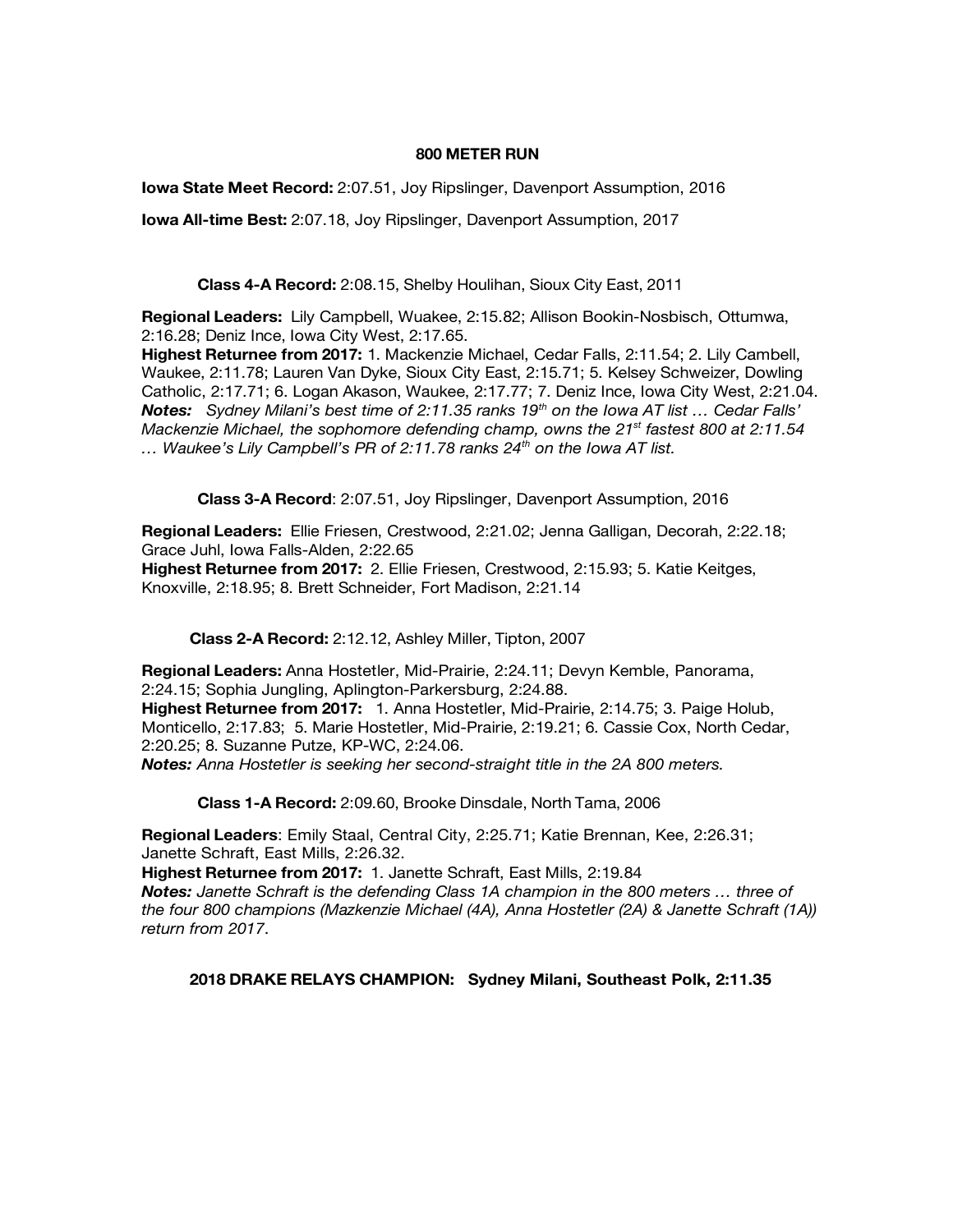## **1,500 METER RUN**

**Iowa State Meet Record:** 4:27.76, Stephanie Jenks, Linn-Mar, 2015

**Iowa All-time Best:** 4:26.39, Shelby Houlihan, Sioux City East, 2011

**Class 4-A Record:** 4:27.76, Stephanie Jenks, Linn-Mar, 2015

**Regional Leaders:** Sydney Schaffer, Waukee, 4:51.85; Logan Akason, Waukee, 4:52.32; Lilly Geelan, Linn-Mar, 4:53.38.

**Highest Returnees from 2017:** 1. Bailey Nock, Iowa City West, 4:39.48; 2. Helen Gould, WDM Valley, 4:46.62; 4. Logan Akason, Waukee, 4:47.60; 6. Sydney Schaeffer, Waukee, 4:48.65; 8. Jessica McKee, Johnston, 4:49.37.

*Notes: Iowa City West's Bailey Nock is seeking her second-straight 1500 meter crown in 4A.*

**Class 3-A Record:** 4:39.00, Joy Ripslinger, Davenport Assumption, 2017

**Regional Leaders:** Ellie Friesen, Crestwood, 4:49.30; Adrianna Katcher, Center Point-Urbana, 4:53.52; Mckenzie Logan, Iowa City Liberty, 4:49.93.

**Highest Returnee from 2017:** 2. Ellie Friesen, Crestwood, 4:41.48; 3. Adrianna Katcher, Center Point-Urbana, 4:43.56; 5. Katie Keitges, Knoxville, 4:44.05; 6. Amelia Lesher, North Polk, 4:45.89; 7. Bryce Gidel, Humboldt, 4:48.08.

*Notes: Crestwood's Ellie Friesen PR is 4:31.11, which ranks 7th all-time in the 1500.* 

**Class 2-A Record:** 4:33.41, Anna Hostetler, Mid-Prairie, 2017

**Regional Leaders:** Anna Hostetler, Mid-Prairie, 4:51.76; Marie Hostetler, Mid-Prairie, 4:52.78; Kate Crawford, ACGC, 5:01.20.

**Highest Returnee from 2017:** 1. Anna Hostetler, Mid-Prairie, 4:33.41 (2A record); 2. Marie Hostetler, Mid-Prairie, 4:36.81; 3. Sophia Jungling, Aplington-Parkersburg, 4:40.61; 6. Paige Holub, Monticello, 4:51.51; 7. Kate Crawford, ACGC, 4:52.88; 8. Madeline Rhomberg, Cascade, 4:54.46

*Notes: Anna Hostetler is seeking her third-straight 2A 1500 meter crown … the Hostetler sisters both rank in the Iowa HS Top 25 all-time list in the 1500 … Anna's PR is 4:32.10 ranks 10th all-time … Marie's 4:36.81 ranks 20th.* 

**Class 1-A Record:** 4:35.87, Rebekah Topham, Griswold, 2014

**Regional Leaders:** Janette Schraft, East Mills, 4:58.69; Emma Lucas, Bedford, 5:01.86; McKenna Weaver, West Fork, 5:06.86.

**Highest Returnee from 2017:** 1. Janette Schraft, East Mills, 4:54.36; 2. Aubrie Fisher, AGWSR, 4:55.77; 5. McKenna Weaver, West Fork, 4:58.94; 6. Kori Wedeking, Clarksville, 4:59.48.

*Notes: Janette Schraft is seeking her second-straight 1500 meter title.* 

**2018 DRAKE RELAYS CHAMPION: Ellie Friesen, Crestwood, 4:31.11**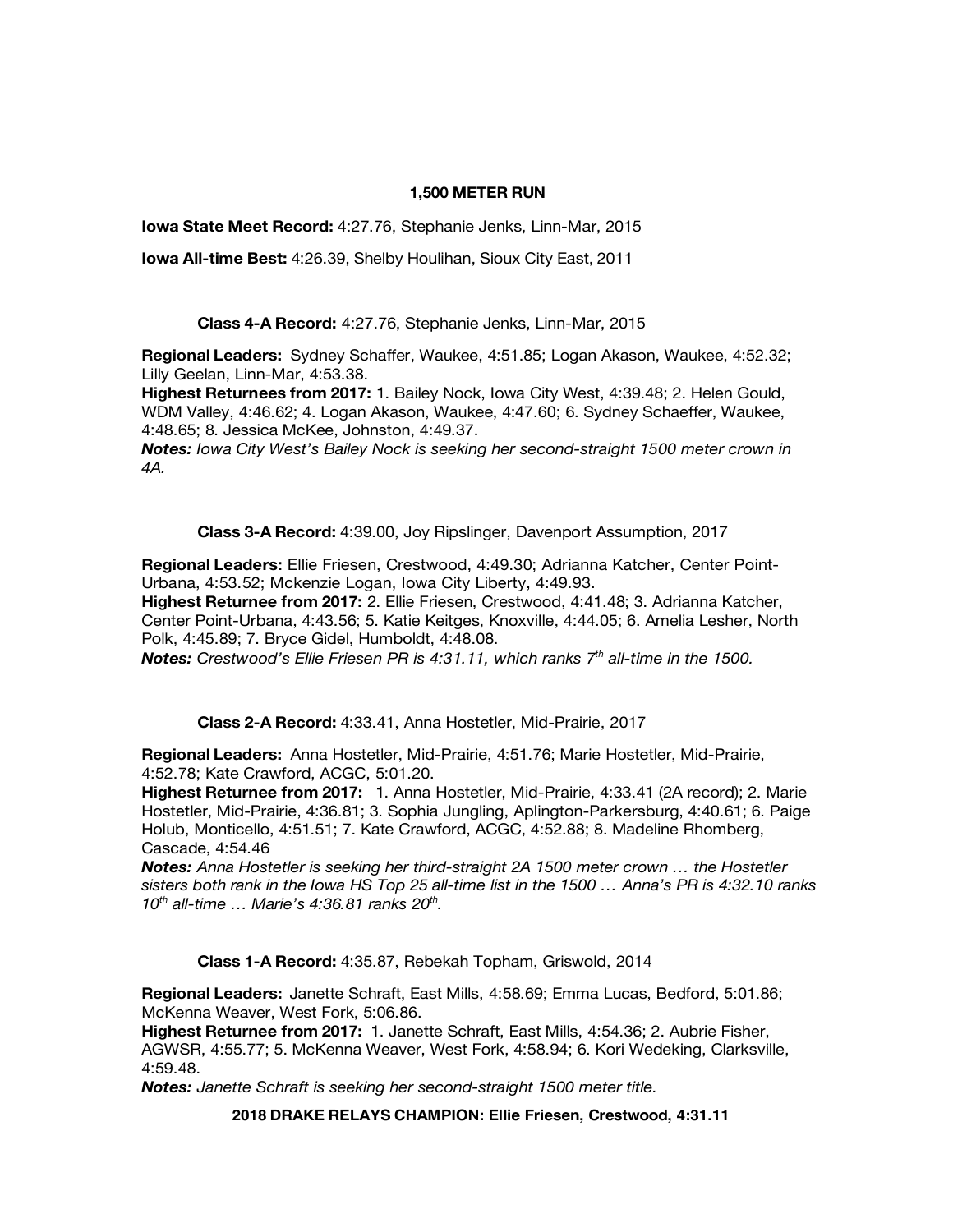#### **3,000 METER RUN**

**Iowa State Meet Record:** 9:24.67, Stephanie Jenks, Linn-Mar, 2014

**Iowa All-time Best:** 9:24.67, Stephanie Jenks, Linn-Mar, 2014

**Class 4-A Record:** 9:24.67, Stephanie Jenks, Linn-Mar, 2014

**Regional Leaders**: Jessica McKee, Johnston, 10:35.01; Brooklyn McKee, Johnston, 10:35.16; Sydney Schaffer, Waukee, 10:35.82.

**Highest Returnee from 2017:** 1. Bailey Nock, Iowa City West, 10:03.22; 2. Jessica McKee, Johnston, 10:20.88; 4. Sydney Schaffer, Waukee, 10:30.99; 7. Helen Gould, WDM Valley, 10:36.47

*Notes: Iowa City West's Bailey Nock seeks her second-straight 4A 3000 meter state title.*

**Class 3-A Record:** 9:55.37, Joy Ripslinger, Davenport Assumption, 2017

**Regional Leaders**: Ellie Friesen, Crestwood, 4:49.30; Adrianna Katcher, Center Point-Urbana, 4:53.53; Mckenzie Logan, Iowa City Liberty, 4:59.93.

**Highest Returnees from 2017:** 2. Adrianna Katcher, Center Point-Urbana, 9:56.19; 3. Ellie Friesen, Crestwood, 10:14.76; 5. Bryce Gidel, Humboldt, 10:29.30; 6. Megan Sievers, Carlisle, 10:31.58;

*Notes***:** *Crestwood's Ellie Friesen ranks 13th on the Iowa all-time list with a time of 9:50.44 … Center Point-Urbana's Adriana Katcher's PR of 9:56.19 ranks 24th on the Iowa AT list.*

**Class 2-A Record:** 9:47.52, Anna Hostetler, Mid-Prairie 2017

**Regional Leaders**: Kate Crawford, ACGC, 10:42.12; Ella Waddle, Panorama, 10:48.74; Anna Hostetler, Mid-Prairie, 11:15.07.

**Highest Returnee from 2017:** 1. Anna Hostetler, Mid-Prairie, 9:47.52 (2A Record); 2. Marie Hostetler, Mid-Prairie, 9:52.50; 5. Kate Crawford, ACGC, 10:30.70; 6. Cam Reeg, Bellevue, 10:34.76; 8. Jill Vonnahme, Pocahontas Area, 10:40.02.

**Notes:** Anna Hostetler seeks her second-straight 3000 title in 2A … her 9:47.52 time from last year ranks  $8<sup>th</sup>$  all-time ... Marie Hostetler's runner-up finish from 2017 ranks 14<sup>th</sup> on the Iowa alltime list … Anna Hostetler was the 2017 Drake Relays champion in the 3000.

**Class 1-A Record:** 9:56.54, Leah Sievert, Sibley-Ocheyedan, 2013

**Regional Leaders:** Emma Lucas, Bedford, 10:44.78; Emily Staal, Central City, 10:52.42; Aubrie Fisher, AGWSR, 10:57.33.

**Highest Returnee from 2017:** 1. Janette Schraft, East Mills, 10:36.29; 2. Kori Wedeking, Clarksville, 10:38.52; 4. Aubrie Fisher, AGWSR, 10:54.02; 5. Emma Lucas, Bedford, 10:56.52; 6. Katie Brennan, Kee, 10:59.50; 7. McKenna Weaver, West Fork, 11:05.22. *Notes: Janette Schraft seeks her third 1A 3000 meter title (10:48.20 in 2016, 10:36.39 in 2017).*

**2017 DRAKE RELAYS CHAMPION: Ellie Friesen, Crestwood, 9:50.44.**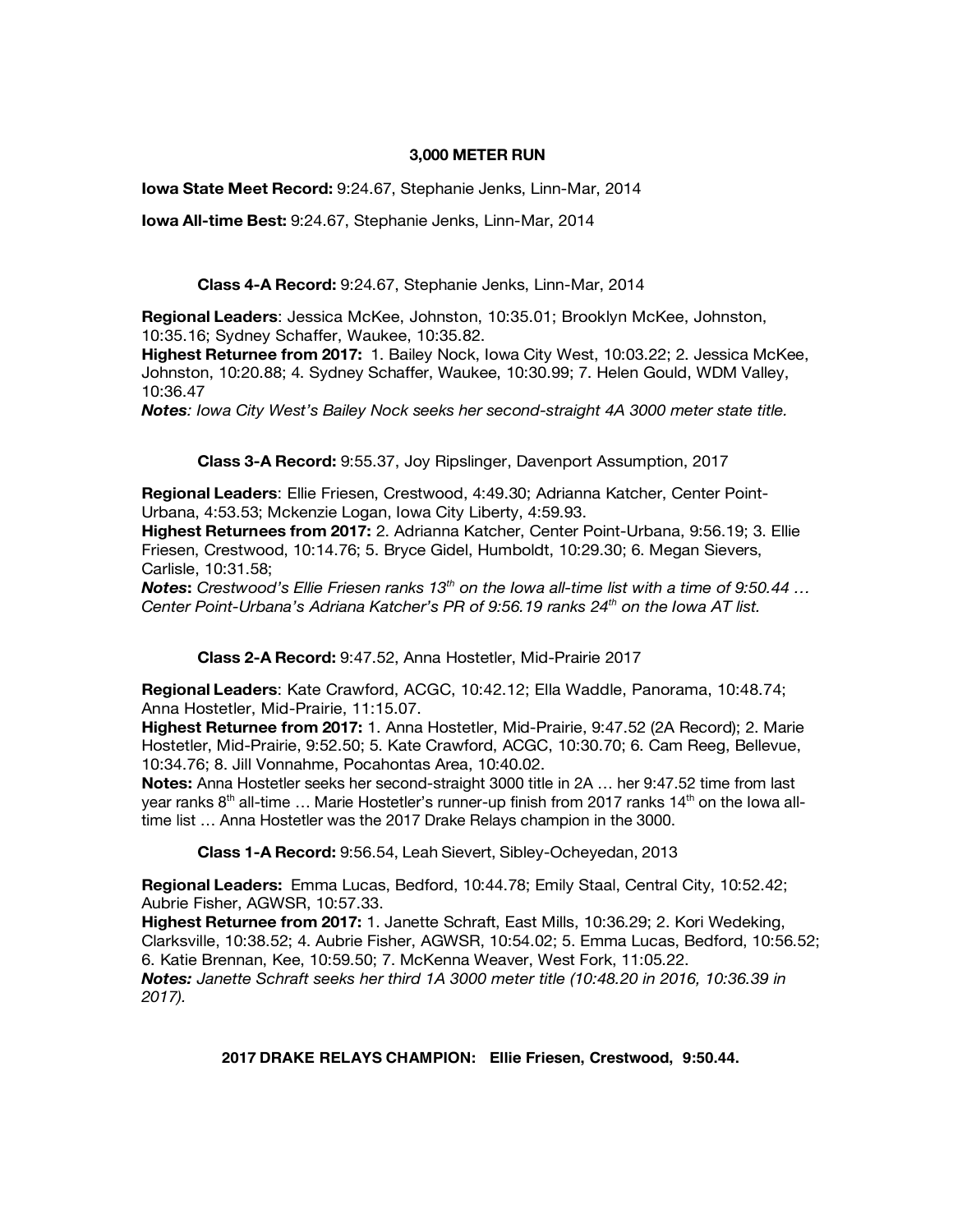#### **100 METER HURDLES**

**Iowa State Meet Record:** 14.07, Alex Gochenour, Logan-Magnolia, 2010

**Iowa All-time Best:** 13.9, Alex Gochenhour, Logan-Magnolia, 2010

**Class 4-A Record:** 14.27, Mary Young, Urbandale, 2014

**Regional Leaders**: Sydney Winger, Waukee, Isabel Ingram, Ames, 14.45; MiAsia Bergmann, Cedar Rapids Jefferson, 14.64.

**Highest Returnee from 2017:** 5. Najat Bresh, Des Moines East, 14.89; 7. Isabel Ingram, Ames, 15.08; Elayna Bahl, Western Dubuque, 15.23.

*Notes: Waukee's Sydney Winger ranks fourth on the Iowa all-time list (14.19) … Ames' Isabel Ingram ranks 9th (14.43) … Juru Oswaramoi of Dowling Catholic ranks 25th (14.77) on the Iowa all-time list.* 

**Class 3-A Record:** 14.70, Rachel Peth, Waverly-Shell Rock, 2011 & Kelsi Phipps, Mt. Pleasant, 2015 (Prelims)

**Regional Leaders:** Grace Martensen, Benton Community, 14.88; Sienna Durr, Grinnell, 15.10; Theresa Lampe, Cedar Rapids Xavier.

**Highest Returnees from 2017**: 1. Grace Martensen, Benton Community, 14.85, 2. Sienna Durr, Grinnell, 14.95; 5. Aricka Lambson, Carlisle, 15.53; 7. Jocelyn Haack, Carlisle, 15.83; 8. Catherine Yeoman, Mt. Vernon, 15.83.

*Notes: Benton's Grace Martensen is the defending 100 hurdle champion … Martensen ranks 12th on the Iowa all-time list with a time of 14.85.*

**Class 2-A Record:** 14.33, Alex Gochenour, Logan-Magnolia, 2009

**Regional Leaders:** Morgan Johnk, Panorama, 15.29; Heather Boeckenstedt, Beckman Catholic, 15.47; Hannah Irlbeck, Kuemper Catholic, 15.80. **Highest Returnees from 2017**: 5. Morgan Johnk, Panorama, 16.17.

**Class 1-A Record:** 14.07, Alex Gochenour, Logan-Magnolia, 2010 (Prelims)

**Regional Leaders:** Autum Barthelman, Sigourney, 15.39; Sailor Hinegardner, Baxter, 16.05; Marian Coover, BGM, 16.11.

**Highest Returnees from 2017:** 1. Autum Barthelman, Sigourney, 15.26; 8. Marian Coover, BGM, 19.76

*Notes: Autum Barthelman is the defending 1A champion.* 

**2018 DRAKE RELAYS CHAMPION: Sydney Winger, Waukee, 14.31**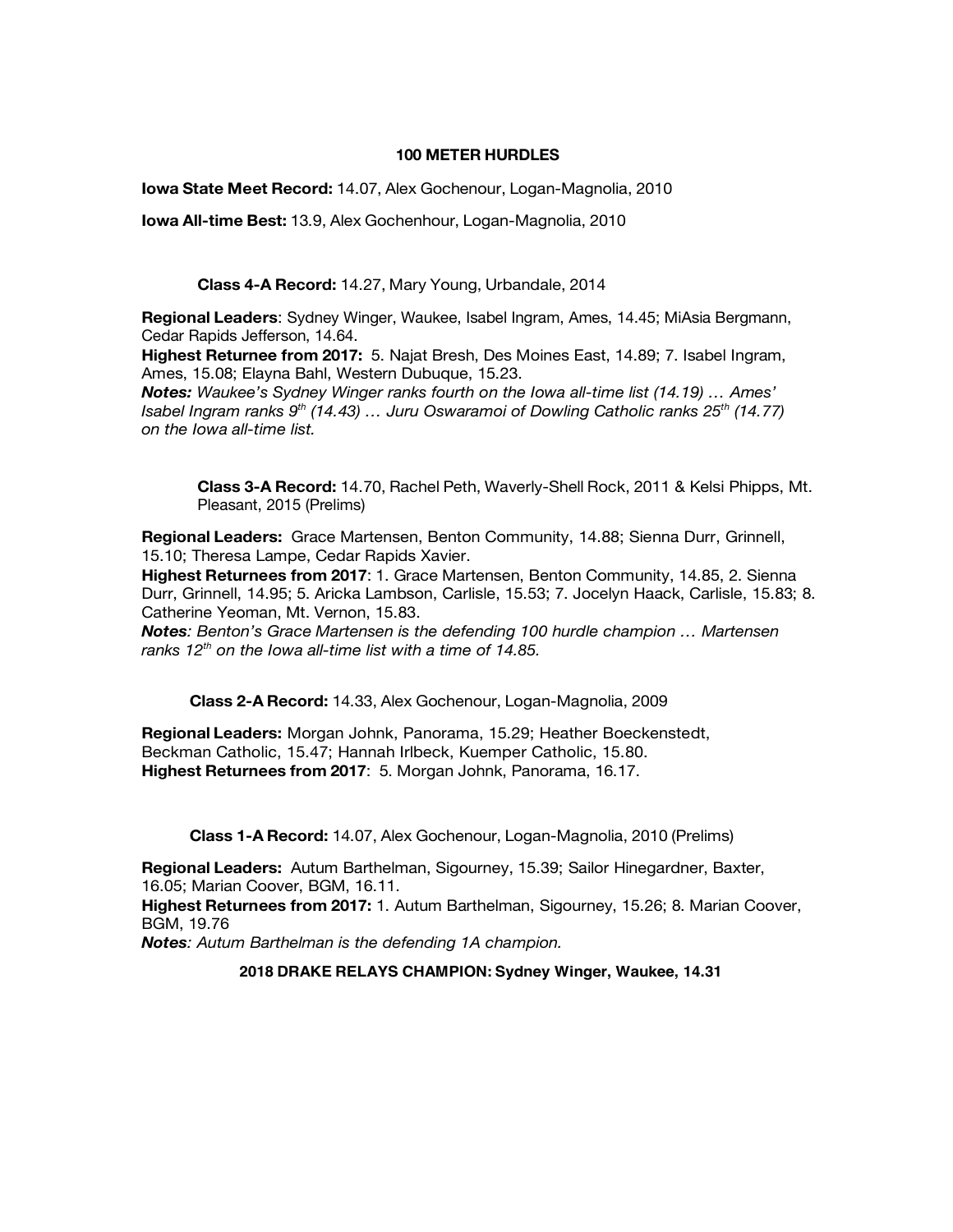## **400 METER HURDLES**

**Iowa State Meet Record:** 1:00.82, AG Bradford, Davenport North, 2008

**Iowa All-time Best:** 57.3, Debbie Esser, Woodbine, 1975

**Class 4-A Record:** 1:00.82, AG Bradford, Davenport North,

**Regional Leaders**: Payton Wensel, Linn-Mar, 1:02.41; Isabel Ingram, Ames, 1:04.73; Skyler Shellmyer, Urbandale, 1:05.39.

**Highest Returnee from 2017:** 2. Payton Wensel, Linn-Mar, 1:02.27; 5. Kate Bannister, Waukee, 1:05.35; 7. Sydney Davis, Cedar Falls, 1:06.04.

*Note: Payton Wensel's 1:002.25 at the Drake Relays ranks second on the Iowa all-time list.* 

**Class 3-A Record**: 1:02.53, Holly, Salzbrenner, Mount Vernon-Lisbon, 2010

**Regional Leaders**: Katie Nimrod, Decorah, 1:04.90; Emma Kelderman, Oskaloosa, 1:05.88; Emily Holterhaus, Pella, 1:06.22.

**Highest Returnee from 2017**: 1. Katie Nimrod, Decorah, 1:03.48; 4. Emily Holterhaus, Pella, 1:07.03; 6. Jocelyn Haack, Carlisle, 1:07.09; 7. Gabbi Bullard, Solon, 1:07.22. **Notes:** Katie Nimrod is the defending 3A champion. She was runner-up in 2016.

**Class 2-A Record:** 1:02.62, Alex Gochenour, Logan-Magnolia, 2011

**Regional Leaders**: Anmarie Stuit, Unity Christian, 1:06.10; Margo Chipps, PCM, 1:06.11; Morgan Fopma, Pella Christian, 1:06.98.

**Highest Returnee from 2017:** 5. Anmarie Stuit, Unity Christian, 1:06.74; 7. Mikayla Turek, Unity Christian, 1:07.45; 8. Ryin Lehmann, North Fayette Valley, 1:07.87.

**Class 1-A Record:** 1:02.14, Sara Stoakes, North Tama, 2009

**Regional Leaders:** Macie Boots, HLV, 1:05.13; Carson McSorley, New London, 1:05.21; Callie Yeakel, Central Lyon, 1:07.96.

**Highest Returnee from 2017:** 1. Summer Barthelman, Sigourney, 1:05.19; 2. Macie Boots, HLV, 1:05.50; 3. Carson McSorley, New London, 1:06.40; 7. Olivia Miller, Tripoli, 1:09.19; 8. Clara Schaaf, Fremont-Mills, 1:09.23.

#### **2017 DRAKE RELAYS CHAMPION: Payton Wensel, Linn-Mar, 1:00.25 (Drake Relays Record & two-time Drake champion)**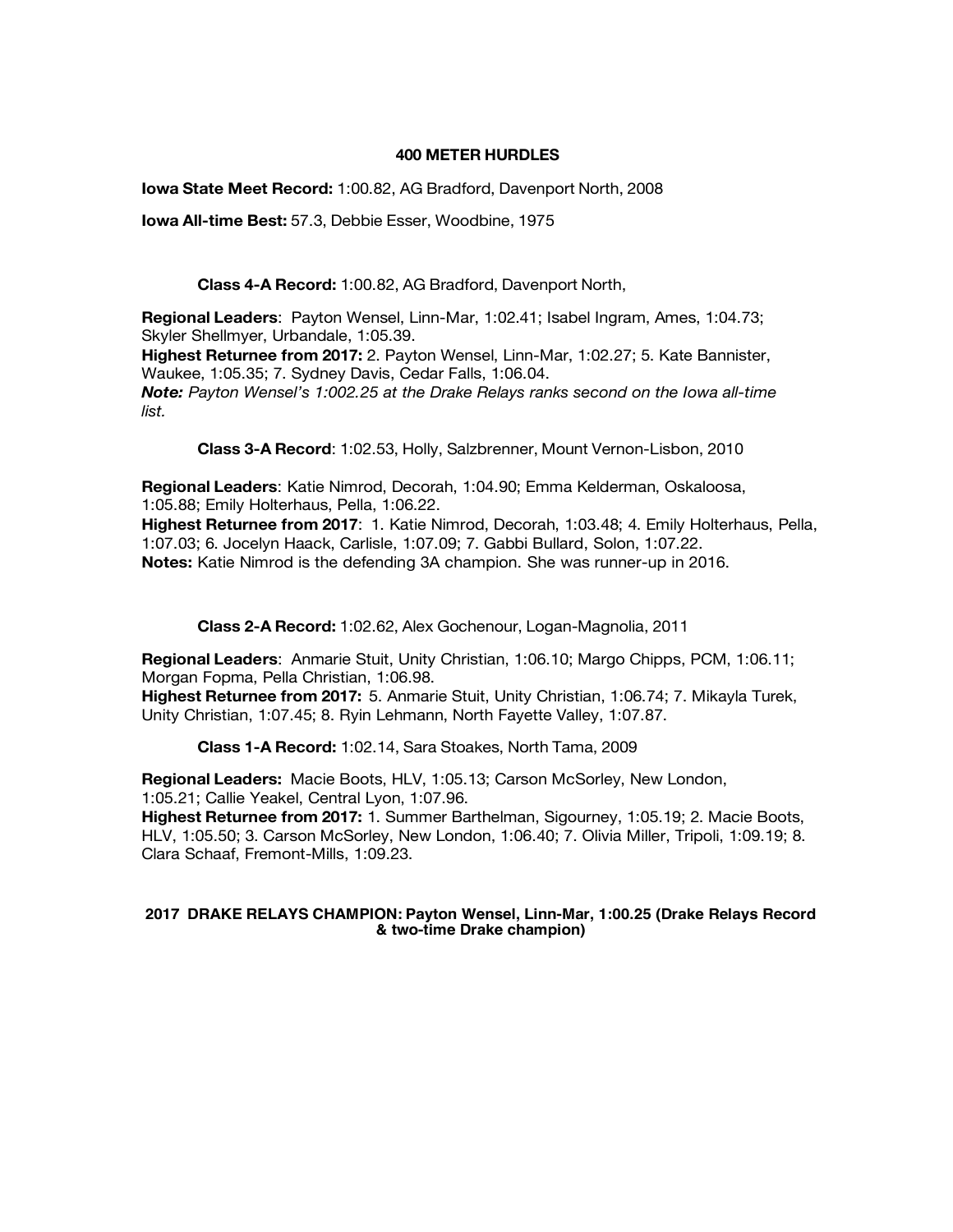## **SHUTTLE HURDLE RELAY**

**Iowa State Meet Record:** 1:00.61, Waukee, 2017

**Iowa All-time Best**: 1:00.61, Waukee, 2017

**Class 4-A Record:** 1:00.61, Waukee, 2017

**Regional Leaders:** Waukee, 1:02.52; Ames, 1:03.41, Cedar Falls, 1:05.99. **Highest Returnee from 2017**: 1. Waukee, 1:00.61 (Iowa all-time record), 2. Dowling Catholic, 1:03.19; 4. Ankeny Centennial, 1:06.05; 5. Southeast Polk, 1:06.74; 6. Ankeny, 1:12.42. *Notes: Defending champion Waukee's season-best 1:02.52 time ranks ninth all-time … Dowling Catholic 1:03.04 ranks 13th*

**Class 3-A Record:** 1:03.13, Pella, 2016

**Regional Leaders:** Benton Community, 1:05.52; Cedar Rapids Xavier, 1:06.19; Carlisle, 1:06.88.

**Highest Returnee from 2017:** 1. Benton Community, 1:04.78; 3. Mt. Vernon, 1:05.37; 4. Carlisle, 1:05.66; 7. Charles City, 1:07.37; Solon, 1:07.81. *Notes: Benton is the defending 3A Champion.* 

## **Class 2-A Record:** 1:05.29, West Fork, 2011

**Regional Leaders:** Beckman Catholic, 1:07.50; North Cedar, 1:08.03; Monticello, 1:08.64.

**Highest Returnees from 2017:** 2. Cascade, 1:05.72; 3. Beckman, 1:06.53; 6. Underwood, 1:09.44; 7. East Marshall, 1:09.46; 8 Emmetsburg, 1:09.60

**Class 1-A Record:** 1:05.44, Gehlen Catholic, 1:05.44, 2012 (prelims)

**Regional Leaders:** 1. Sigourney, 1:07.79; BCLUW, 1:08.30; Lynnville-Sully, 1:08.35.

**Highest Returnee from 2017:** 1. Sigourney, 1:08.40; 2. Gehlen Catholic, 1:08.99; 3. Fremont-Mills, 1:09.15; 4. Sioux Central, 1:09.31; 6. Lynnville-Sully, 1:10.13; 7. BGM, 1:10.37.

*Note: Defending champion Sigourney returns last year's state champion quartet (Summer Barthelman, Leah Carter, Sloane Magill & Autum Barthelman)*

**2018 DRAKE RELAYS CHAMPION: Dowling Catholic, 1:03.14**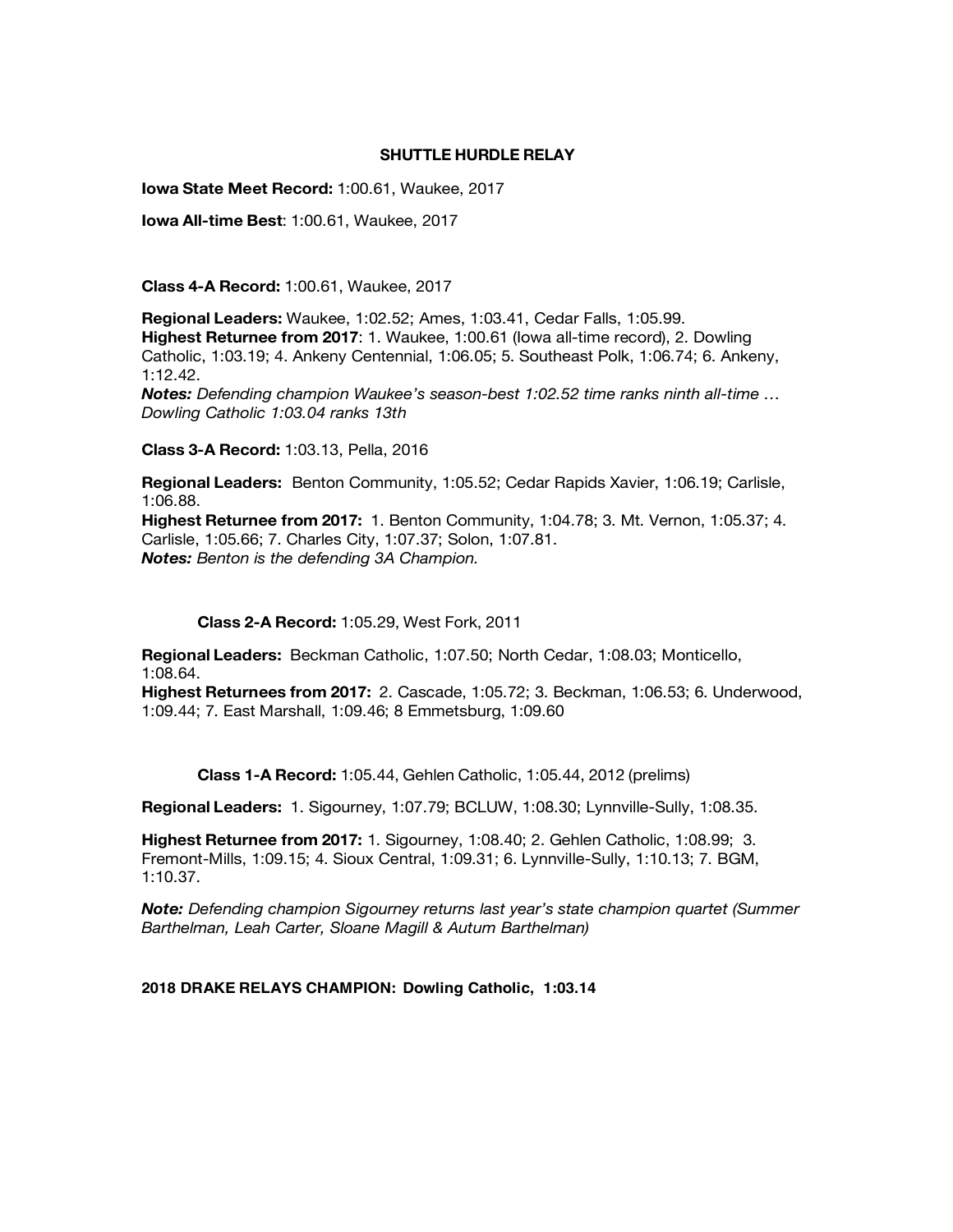## **4 x 100 METER RELAY**

**Iowa State Meet Record:** 47.89, Iowa City West, 2010

**Iowa All-time Best:** 47.55, Des Moines Roosevelt, 2012 & Cedar Rapids Jefferson, 2015

**Class 4-A Record:** 47.89, Iowa City West, 2010 (Prelims)

**Regional Leaders:** Ankeny, 49.08; Pleasant Valley, 49.10; Waukee, 49.32. **Highest Returnee from 2017:** 1. Waterloo East, 48.00; 2. Ankeny, 48.62; 4. Waukee, 48.77; 5. Linn-Mar, 48.96; 6. Waterloo West, 49.01; 8. Des Moines Hoover, 49.21. *Notes: Waterloo East seeks its third-straight 4A 4x100 title … Linn-Mar's PR this season is 48.18, ranking 16th on the Iowa All-Time list.* 

**Class 3-A Record:** 48.46, Dubuque Wahlert, 2017

**Regional Leaders:** Dubuque Wahlert, 48.64; Benton Community, 48.89; Pella, 49.22.

**Highest Returnees from 2017:** 1. Dubuque Wahlert, 48.46; 2. Pella, 48.99; 3. Benton Community, 49.02; 6. ADM, 50.42; 6. Dallas Center-Grimes, 50.83.

*Notes: Dubuque Wahlert's season best 4x100 time of 48.30 ranks 18th on the Iowa all-time list.* 

**Class 2-A Record:** 49.30, North Polk, 2008

**Regional Leaders:** Sumner-Fredericksburg, 51.05; Beckman Catholic, 51.47; Van Buren, 51.70.

**Highest Returnee from 2017**: 1. Cascade, 49.65; 3. Sumner-Fredericksburg, 51.00; 4. Davis County, 51.05; Monticello, 51.08; 7. Western Christian, 51.55.

**Class 1-A Record:** 49.95, Ventura, 2007

**Regional Leaders:** Alburnett, 51.72; Sigourney, 51.73; Highland, 51.78.

**Highest Returnee from 2017**: 3. Danville, 51.27; 4. Sigourney, 51.44; 5. Aburnett, 51.50; 6. Sioux Central, 51.68; 8. Wapsie Valley, 52.32.

**2018 DRAKE RELAYS CHAMPION: Linn-Mar, 48.18**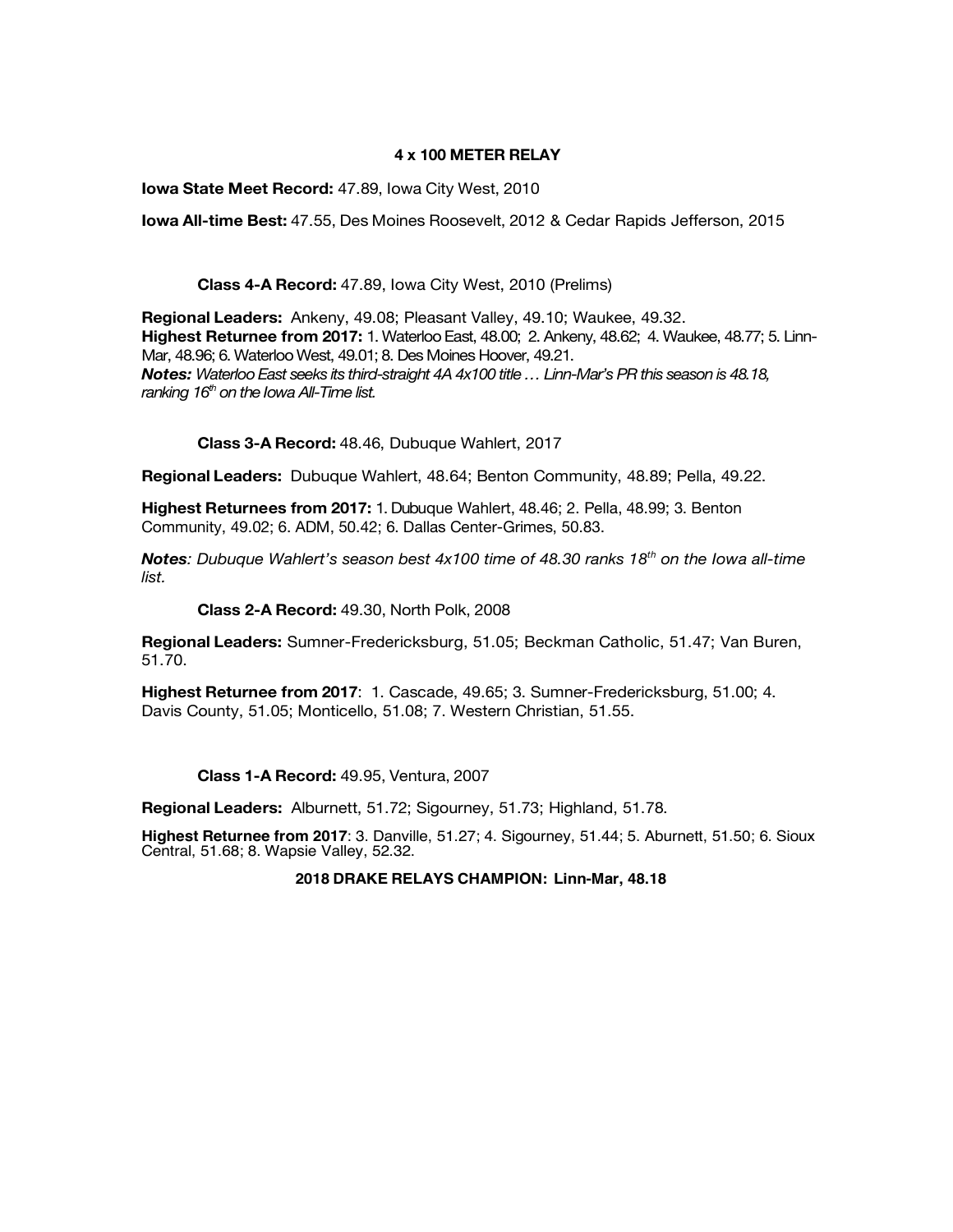#### **4 x 200 METER RELAY**

**Iowa State Meet Record:** 1:39.24, Cedar Rapids Jefferson, 2015

**Iowa All-time Best:** 1:39.24, Cedar Rapids Jefferson, 2015

**Class 4-A Record:** 1:39.24, Cedar Rapids Jefferson, 2015

**Regional Leaders:** Pleasant Valley, 1:43.52; Ames, 1:43.93; Cedar Falls, 1:44.08. **Highest Returnee from 2017:** 1. Southeast Polk, 1:41.27; 2. Waukee, 1:41.93; 4. Des Moines Hoover, 1:43.83; 5. Dowling Catholic, 1:44.29; 6. Waterloo West, 1:44.41; 7. Waterloo East, 1:44.47; .

**Class 3-A Record**: 1:41.50, Davenport Assumption, 2016

**Regional Leaders**: Dubuque Wahlert, 1:42.51; Pella, 1:43.34; Benton Community, 1:43.57.

**Highest Returnee from 2018**: 1. Dubuque Wahlert, 1:41.77; 2. Benton, 1:42.22; 3. Pella, 1:44.38; 4. Davenport Assumption, 1:44.77; 5. Mount Vernon, 1:46.10; 6. Decorah, 1:46.66; 8. Marion, 1:49.33.

*Notes: Dubuque Wahlert is seeking its seventh 4x200 meter title in 11 years and second straight … Wahlert's season best time of 1:42.03 ranks 18th on the Iowa all-time list.* 

**Class 2-A Record:** 1:42.94, North Polk, 2008

**Regional Leaders**: Sumner-Fredericksburg, 1:46.52; PCM, 1:46.71; Beckman Catholic, 1:48.80.

**Highest Returnee from 2018**: 1. Cascade, 1:44.65; 3. West Marshall, 1:47.31; 5. Pella Christian, 1:47.31; 7. OABCIG, 1:48.38; 8. Cherokee, 1:49.34.

*Notes: Defending champion Cascade seeks its third straight 2A 4x200 title and the seventh in eight years.* 

**Class 1-A Record:** 1:44.79, Ar-We-Va, 2004 (Prelims)

**Regional Leaders** Danville, 1:48.95; Highland, 1:49.25; Central Elkader, 1:49.87

**Highest Returnee from 2017**: 1. Danville, 1:47.16; 4. Alburnett, 1:49.51; 7. Janesville, 1:49.62; 8. Sioux Central, 1:49.68.

**2018 DRAKE RELAYS CHAMPION: Dubuque Wahlert, 1:42.03 (2nd straight Drake title)**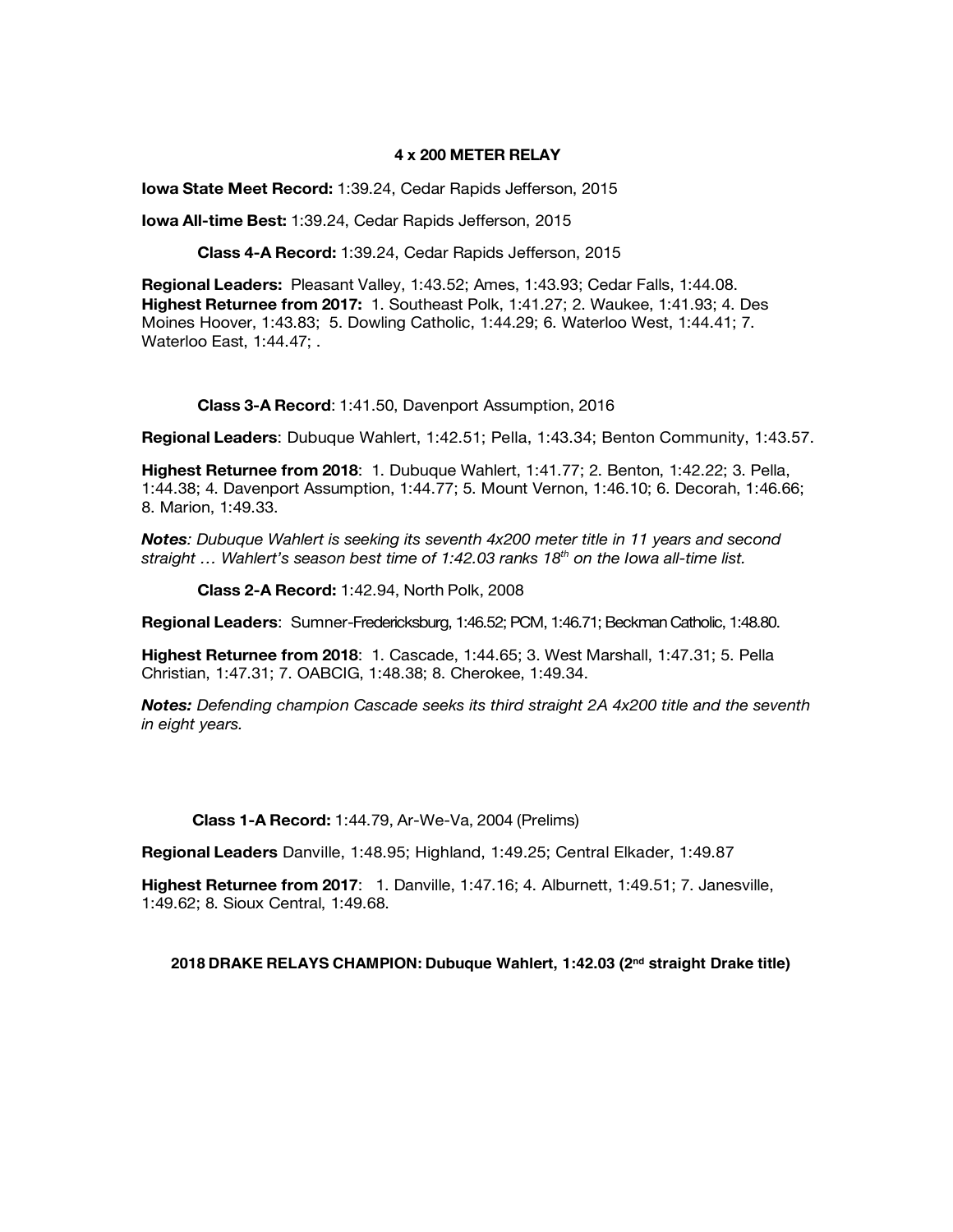## **4 x 400 METER RELAY**

**Iowa State Meet Record:** 3:48.39, Sioux City East, 2009

**Iowa All-time Best:** 3:48.39, Sioux City East, 2009

## **Class 4-A Record:** 3:48.39, Sioux City East, 2009

**Regional Leaders:** Southeast Polk, 4:01.41; Des Moines Roosevelt, 4:02.71; Waukee, 4:03.11

**Highest Returnee from 2017: 1.** Southeast Polk, 3:52.26; 2. Cedar Falls, 3:53.33; 3. Waukee, 3:59.40; 4. Pleasant Valley, 4:01.04; 7. Dowling Catholic, 4:04.00; 8. Ankeny, 4:09.17.

**Notes:** Defending champion SE Polk ran 3:52.09 this season, ranking 7<sup>th</sup>-fastest on the Iowa all-time lists

## **Class 3-A Record:** , 3:53.05, MOC-Floyd Valley, 2014

**Regional Leaders:** Decorah, 4:02.21; Dubuque Wahlert, 4:03.70; Anamosa, 4:06.01. **Highest Returnee from 2017**: 1. Decorah, 3:56.09; 2. Solon, 3:58.62; 3. Dubuque Wahlert, 3:59.31; 5. Bishop Heelan, 4:04.26; 6. Pella, 4:04.38; 7. Mt. Vernon, 4:04.70; Independence, 4:06.34.

*Notes: Decorah seeking its third-straight 4x400 title.*

**Class 2-A Record:** 3:55.52, Cascade, 2012

**Regional Leaders:** North Cedar, 4:07.44; Cascade, 4:08.67; Underwood, 4:09.19

**Highest Returnee from 2017:** 1. Western Christian, 4:01.78; 2. PCM, 4:04.19; 3. North Cedar, 4:04.73; 4. Monticello, 4:05.60; 5. Cascade, 4:06.10; 6. West Branch, 4:06.33; 8. Sioux Center, 4:09.36.

**Class 1-A Record:** 3:58.28, Valley Community, 2007

**Regional Leaders:** Danville, 4:11.88; Kee, 4:13.23; South Winneshiek, 4:14.79.

**Highest Returnees from 2017:** 3. Central Lyon, 4:11.15; 4. Grundy Center, 4:11.21; 5. Montezuma, 4:12.87; 7. Northwood-Kensett, 4:14.81; 8. Gehlen Catholic, 4:15.47.

# **2018 DRAKE RELAYS CHAMPION: Southeast Polk, 3:52.09 (2nd-straight Drake crown)**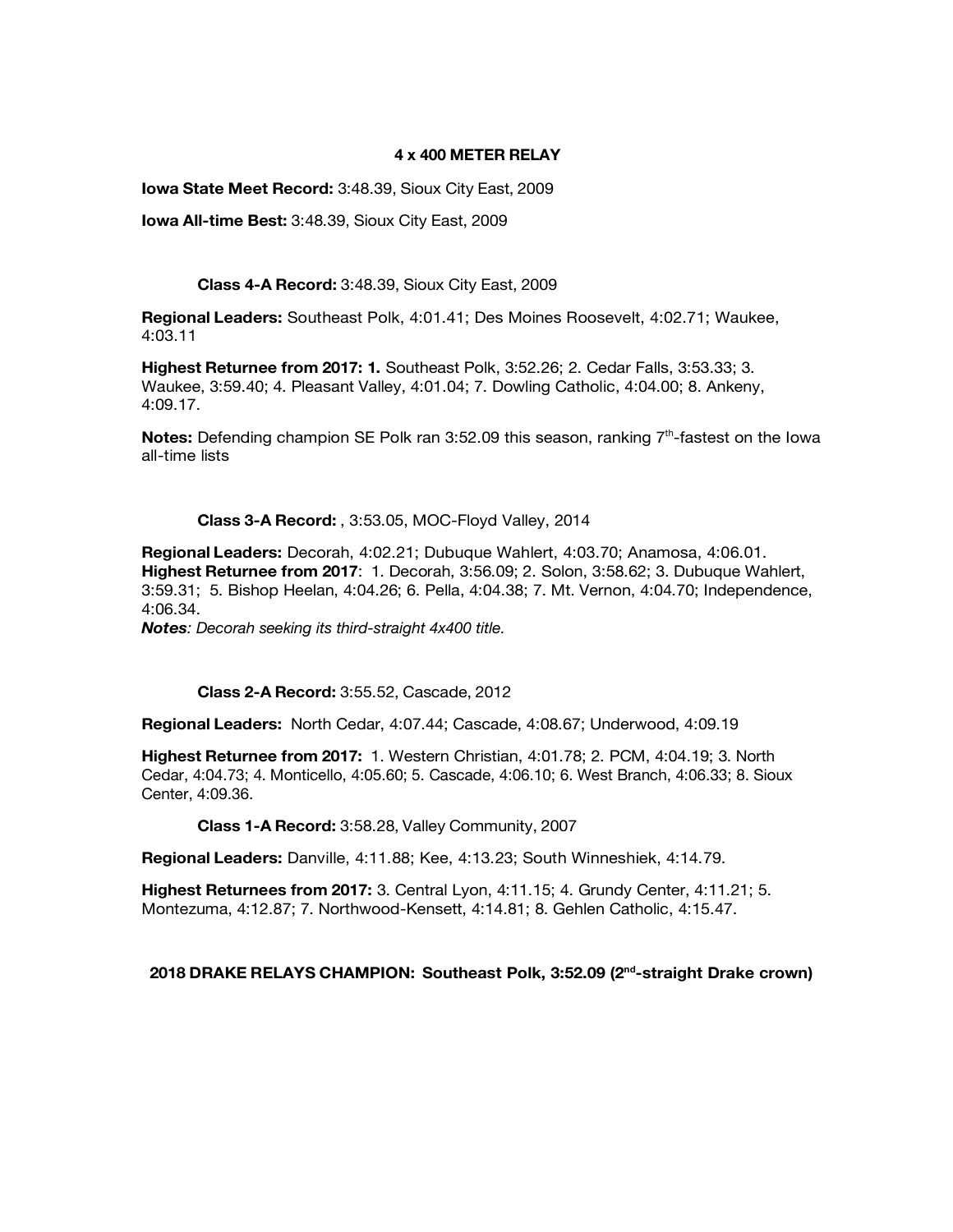## **4 x 800 METER RELAY**

**Iowa State Meet Record:** 9:09.90, Urbandale, 2016

**Iowa All-time Best:** 9:09.09, Iowa City West, 2001

**Class 4-A Record:** 9:09.90, Urbandale, 2016

**Regional Leaders:** Ottumwa, 9:32.60; Waukee, 9:34.43; Southeast Polk, 9:35.15/

**Highest Returnees from 2017:** 1. Waukee, 9:15.17; 2. Dowling Catholic, 9:24.85; 3. Cedar Falls, 9:25.06; 5. Ottumwa, 9:32.89; 7. Southeast Polk, 9:38.47; 8. Johnston, 9:44.16.

*Note: Waukee is the defending 4A 4x800 champion … Waukee's 9:15.80 time this year ranks 13th on the all-time list … Iowa City West's 9:18.22 time this year ranks 25th on the 4x800 all-time list.*

**Class 3-A Record**: 9:17.72, Mount Vernon-Lisbon, 2010

**Regional Leaders:** Anamosa, 9:36.52; Iowa Falls-Alden, 9:43.32; Dubuque Wahlert, 9:47.95.

**Highest Returnees from 2017:** 1. Gilbert, 9:35.65; 2. Dubuque Wahlert, 9:37.33; 4. Spencer, 9:41.56; 5. Decorah, 9:45.66; 6. Davenport Assumption, 9:47.02; 7. North Polk, 9:49.74; 8. Mt. Vernon, 9:49.78.

*Note: Defending champion Gilbert seeking its third 4x800 title in four years.* 

# **Class 2-A Record:** 9:25.23, Monticello, 2016

**Regional Leaders:** Kingsley-Pierson/Woodbury Central, 9:57.03; Western Christian, 9:57.73; Monticello, 10:02.41.

**Highest Returnees from 2017:** 1. Monticello, 9:26.97; 2. Mid-Prairie, 9:33.36; 4. Cascade, 9:43.71; 5. Okoboji, 9:44.47; 7. PCM, 9:52.87.

*Note: Monticello is seeking its third-straight 4x800 meter relay crown.* 

**Class 1-A Record:** 9:28.33, Valley Community, 2007

**Regional Leaders**: Central Elkader, 10:11.17; Hudson, 10:11.90; South Winneshiek, 10:12.81.

**Highest Returnee from 2018:** 1. Central Elkader, 9:54.64; 4. Marquette Catholic, 10:04.92; 6. AGWSR, 10:09.17; 7. Central City, 10:16.44; 8. Hudson, 10:17.64.

*Notes: Central Elkader seeking its third-straight 4x800 title.*

## **2018 DRAKE RELAYS CHAMPION: Waukee, 9:15.60**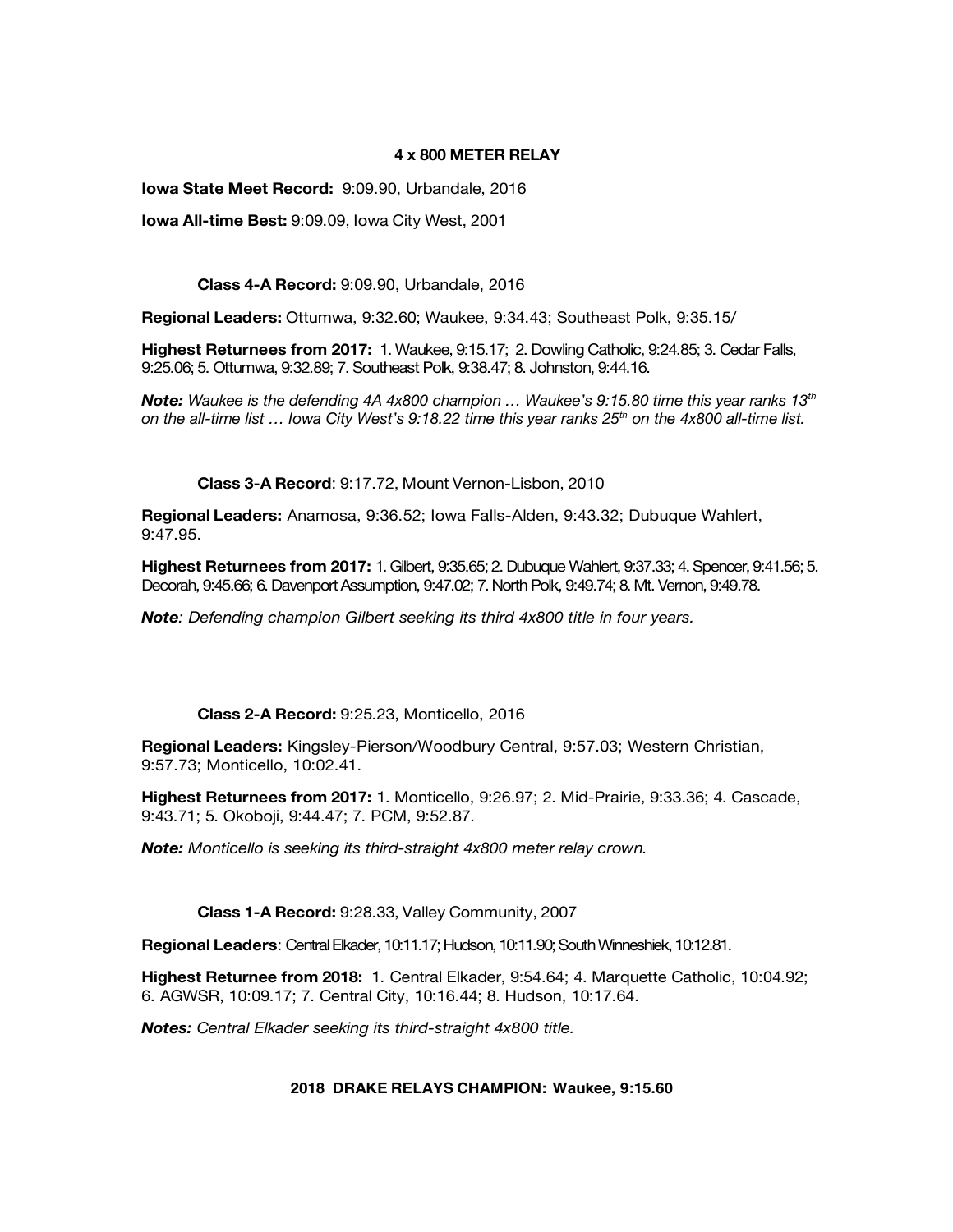## **Sprint Medley Relay**

**Iowa State Meet Record:** 1:44.89, Pleasant Valley, 2015

**Iowa All-time Best:** 1:44.07, Linn-Mar, 2018

**Class 4-A Record:** 1:44.89, Pleasant Valley, 2015

**Regional Leaders**: Linn-Mar, 1:45.22; Burlington, 1:47.98; Pleasant Valley, 1:48.27.

**Highest Returnees from 2017**: 1. Waukee, 1:45.77; 2. Linn-Mar, 1:46.03; 3. Pleasant Valley, 1:46.99; 5. Bettendorf, 1:48.56; 7. Waterloo West, 1:50.30; 8. Dowling Catholic, 1:50.53.

*Notes: Linn-Mar set the Iowa all-time record at the Drake Relays … Southeast Polk's 2018 time of 1:45.25 sits fifth on the Iowa all-time list … Waukee 1:46.51 time is 23rd on the Iowa all-time list.* 

**Class 3-A Record:** 1:46.46, Dubuque Wahlert, 2016

**Regional Leaders**: Benton Community, 1:48.23; Pella, 1:49.09; Dubuque Wahlert, 1:49.22.

**Highest Returnee from 2017**: 1. Pella, 1:47.90; 2. Bishop Heelan, 1:48.31; 3. Davenport Assumption, 1:48.84; 4. Dubuque Wahlert, 1:49.08; 5. Decorah, 1:49.35; 6. Boone, 1:49.39; 7. Benton Community, 1:50.14.

**Class 2-A Record:** 1:46.35, Dike-New Hartford, 2010

**Regional Leaders:** Aplington-Parkersburg, 1:51.66; 2. MVAOCOU, 1:51.71; Denver, 1:52.38.

**Highest Returnees from 2017:** 1. Aplington-Parkersburg, 1:52.05; 2. Alta/Aurelia, 1:52.30; 3. Denver, 1:52.60; 4. Cascade, 1:52.62; 5. Pella Christian, 1:52.77; 7. North Cedar, 1:53.09;

**Class 1-A Record:** 1:48.80, Hudson, 2015

**Regional Leaders**: Danville, 1:50.21; HLV, 1:51.01; Montezuma, 1:51.46

**Highest Returnees from 2017** 1. Danville, 1:51.50; 3. Sioux Central, 1:53.00; 4. Alburnett, 1:53.45; 5. Montezuma, 1:53.73; 6. Grundy Center, 1:54.37; 7. Janesville, 1:54.42; 8. Springville, 1:54.69.

**2018 DRAKE RELAYS CHAMPION: Linn-Mar, 1:44.07 (Drake Relays Record & Iowa All-Time Best - 2nd straight Drake title)**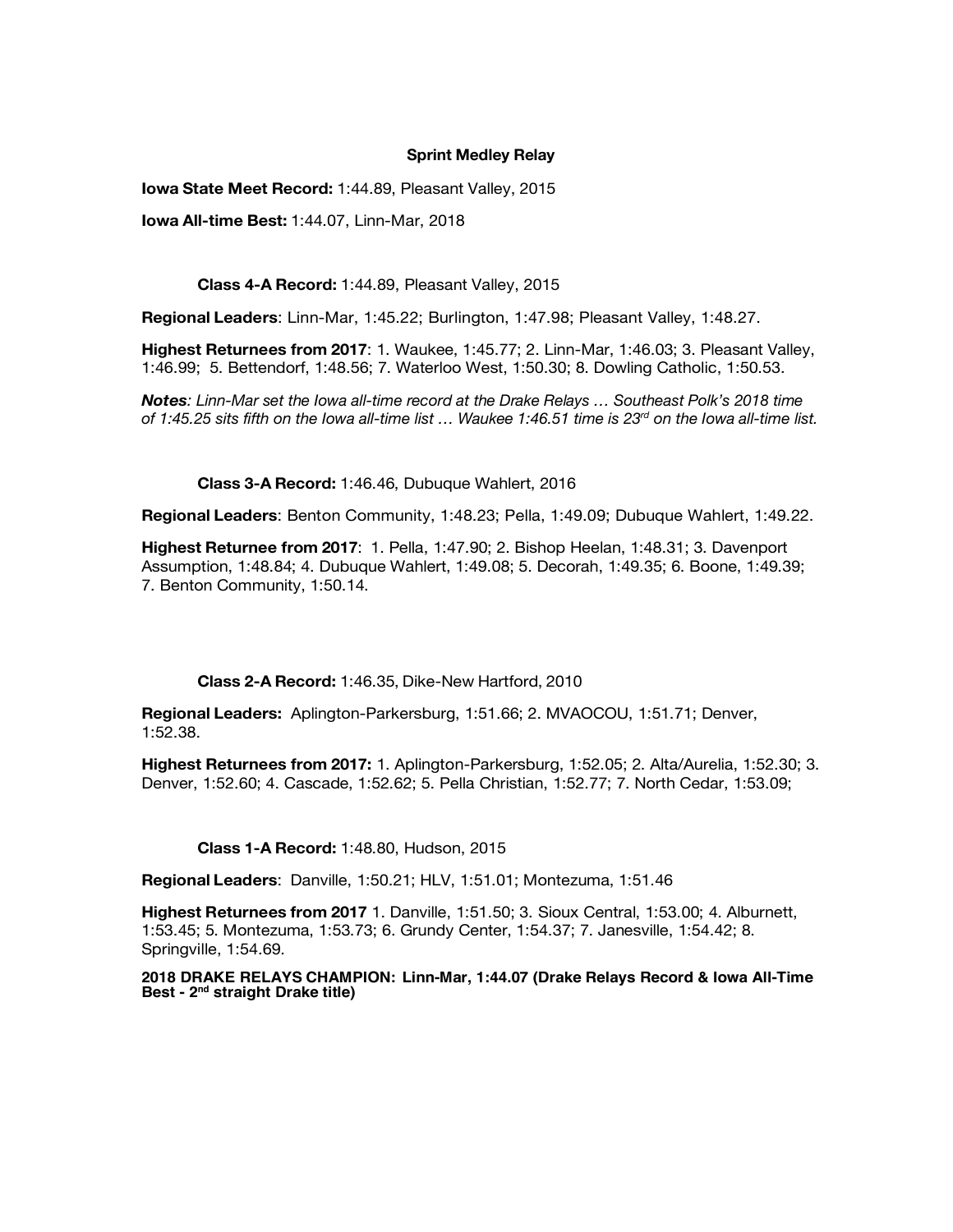#### **Distance Medley Relay**

**Iowa State Meet Record:** 4:00.39, Sioux City East, 2009

**Iowa All-time Best**: 3:55.82, Davenport Assumption, 2016

**Class 4-A Record:** 4:00.39, Sioux City East, 2009

**Regional Leaders:** Iowa City West, 4:10.18; Des Moines Roosevelt, 4:10.52; Waukee, 4:12.34. **Highest Returnee from 2017**: 1. Iowa City West, 4:03.21; 2. Waukee, 4:03.49; 3. Dowling Catholic, 4:05.51; 4. Cedar Falls, 4:12.74; 7. Johnston, 4:15.37; 8. Bettendorf, 4:15.38.

**Class 3-A Record:** 4:03.14, Fairfield, 2006

**Regional Leaders:** Decorah, 4:13.12; Crestwood, 4:15.27; Anamosa, 4:17.63 **Highest Returnee from 2017**: 1. Decorah, 4:09.67; 2. Crestwood, 4:11.99; 3. Dubuque Wahlert, 4:12.83; 4. North Polk, 4:13.95; 6. Davenport Assumption, 4:16.53; 7. Knoxville, 4:18.57; 8. ADM, 4:18.59.

**Class 2-A Record**: 4:06.86, Tipton, 2006

**Regional Leaders:** Mid-Prairie, 4:17.31; ACGC, 4:20.71; Aplington-Parkersburg, 4:20.71.

**Highest Returnees from 2017:** 1. Cascade, 4:10.86; 2. Aplington-Parkersburg, 4:12.22; 3. Monticello, 4:12.80;; 7. KP-WC, 4:18.82.

**Class 1-A Record:** 4:05.37, North Tama, 2007

**Regional Leaders:** New London, 4:21.27; Kee, 4:24.06; South Winneshiek, 4:24.82.

**Highest Returnees from 2017:** 6. Nodaway Valley, 4:24.80; 7. North Linn, 4:26.14; 8. Central Elkader, 4:26.33.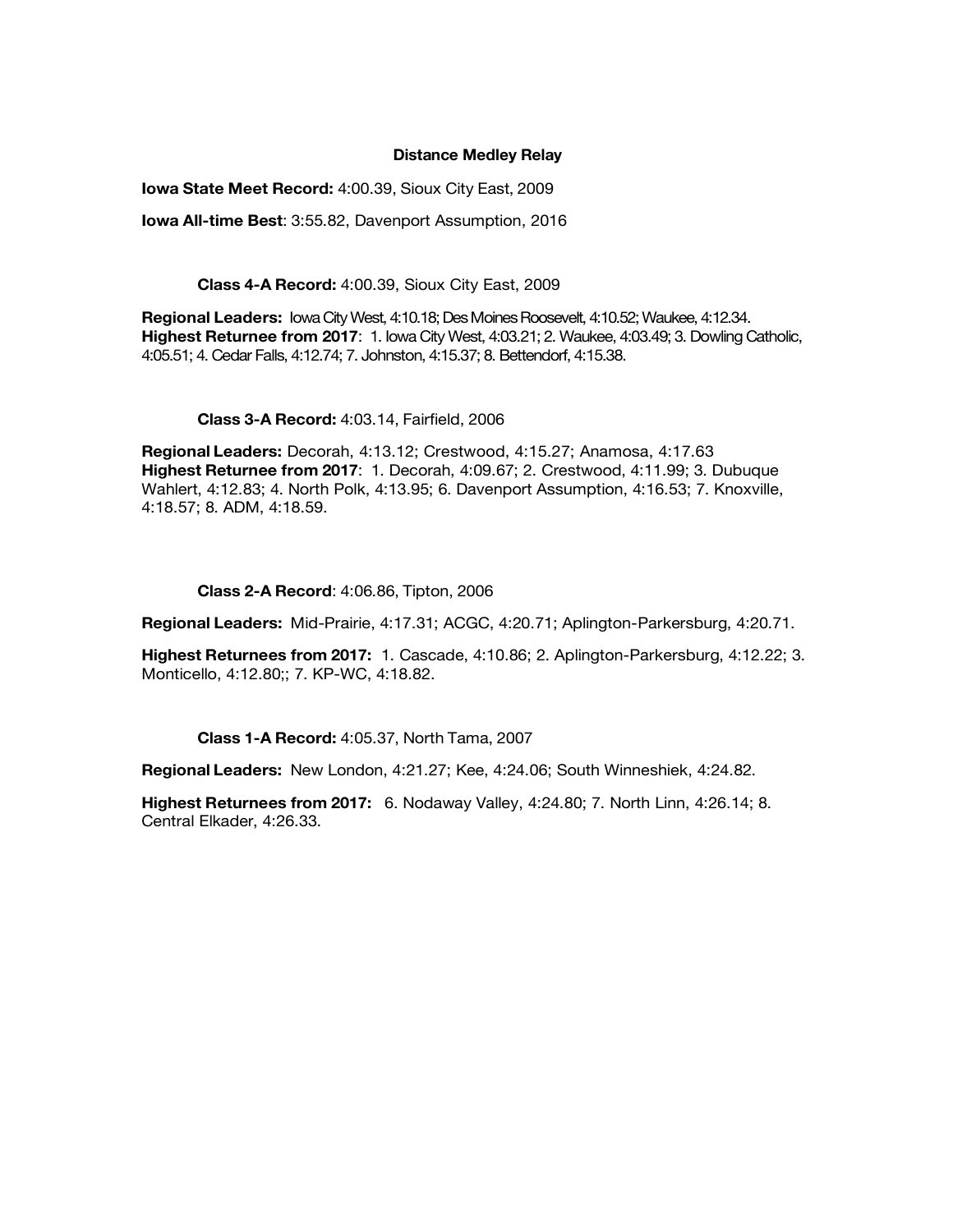## **DISCUS**

**Iowa State Meet Record:** 172-00, Kiana Phelps, Kingsley-Pierson/WC, 2016

**Iowa All-time Best:** 179-7, Kiana Phelps, Kingsley-Pierson/WC, 2014

**Class 4-A Record:** 156-04, Taylor Freeman, Iowa City West, 2008

**Regional Leaders:** Lea Grady, Davenport Centra, 148-00; Kat Moody, Waukee, 134-05; Josey Starner, Council Bluffs Thomas Jefferson, 128-07.

**Highest Returnee from 2017**: 5. Lea Grady, Davenport Central, 125-07; 7. Kat Moody, Waukee, 123- 06.

**Class 3-A Record:** 154-07, Katelyn Weimerskirch, Dubuque Wahlert, 2012

**Regional Leaders:** Ainsley Schrock, Clear Creek-Amana, 127-01; Meghan Hettinga, MOC-Floyd Valley; 126-08; Lily Meester, Mt. Vernon, 126-01.

**Highest Returnees from 2017**: 6. Ainsley Schrock, Clear Creek-Amana, 117-08; 8. Brooklyn Cougill, Bishop Heelan, 116-04.

**Class 2-A Record:** 172-00, Kiana Phelps, Kingsley-Pierson, 2016.

**Regional Leaders**: Brylie Zeisneiss, South Hardin, 139-07; Jamie Kofron, Tipton, 136-06; Logan Hughes, Shenandoah, 127-06.

**Highest Returnee from 2017**: 3. Jamie Kofron, Tipton, 128-01; 6. Brylie Zeisneiss, South Hardin, 122-05; 7. Lydia Knapp, Panorama, 120-06; 8. Cassidy Pagel, Sumner-Fredericksburg, 118-08.

**Class 1-A Record:** 137-11, Wendy Ausdemore, Tri-Center, 2004

**Regional Leaders:** Kaitlyn Wilder, Dunkerton, 133-07; Mackenzie Goeller, Wapsie Valley, 129-08; Sophie Phillips, Fremont-Mills, 128-03.

**Highest Returnees from 2017**: 1. Nicole Heeren, North Butler, 123-06; 5. Caitlin Thilges, Bishop Garrigan, 120-04; 8. Kenzie Bengtson, North Iowa, 117-08.

**2018 DRAKE RELAYS CHAMPION: Jamie Kofron, Tipton, 143-00.**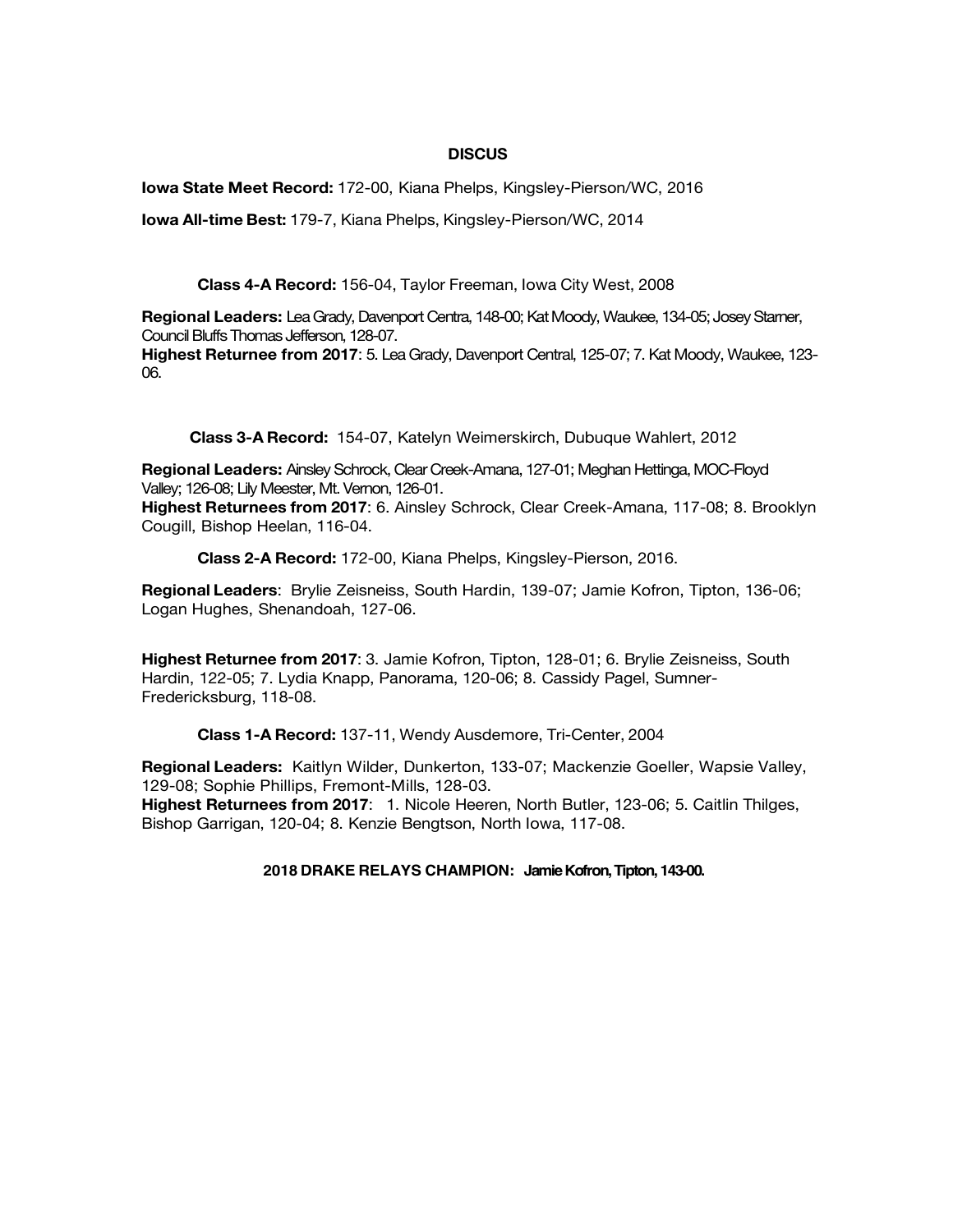## **SHOT PUT**

**Iowa State Meet Record:** 48-08.75, Kiana Phelps, Kingsley-Pierson/WC, 2016

**Iowa All-time Best:** 53-3.5 Paulette Mitchell, Council Bluffs, 1992

**Class 4-A Record:** 46-11.75, Danielle Frere, Muscatine, 2008

**Regional Leaders**: Kat Moody, Waukee, 45-04.25; Lea Grady, Davenport Central, 44- 11.50; Chandler Haight, Iowa City West, 44-00.50

**Highest Returnees from 2017:** 2, Chandler Haight, Iowa City, 42-03.50; 3. Katy Jones, Lewis Central, 40-06; 7. Lea Grady, Davenport Central, 38-01.25.

*Notes: Waukee's Kat Moody owns the 7th best shot put heave in state history at 47-03 … Moody was the 2017 Drake Relays champion in the shot put.* 

**Class 3-A Record**: 45-5, Brooke Gritters, Pella, 2007

**Regional Leaders:** Kaleigh DeWaard, Pella, 41-00.5; Jade Hard, Mt. Vernon, 40-06; Emily Troyer, Solon, 40-00.

**Highest Returnees from 2017:** 3. Kaleigh DeWaard, 39-06; 5. Brooke Kruse, Carlisle, 38- 03.75; 7. Hailey Nierling, Decorah, 36-08.

**Class 2-A Record:** 48-08.75, Kiana Phelps, Kingsley-Pierson/WC, 2016

**Regional Leaders:** Brylie Zeisneiss, South Hardin, 139-07; Jamie Kofron, Tipton, 136-06; Logan Hughes, Shenandoah, 127-06.

**Highest Returnee from 2017:** 1. Marin Ehler, North Fayette Valley, 42-04.25; 4. Brylie Zeisneiss, South Hardin, 39-05.75; 5. Jamie Kofron, 39-05.50; Logan Hughes, Shenandoah, 37-02.75.

**Notes:** Two 2A throwers are listed in the Iowa All-time lists … South Hardin's Brylie Zeisneiss' 44-08.5 is 17<sup>th</sup> on the all-time list while Jamie Kofron's 45-05.50 PR ranks tied for 18<sup>th</sup>.

**1-A Record**: 42-01.25, NiCole Dobernecker, Charter Oak-Ute, 2011

**Regional Leaders:** Vanessa Hamlett, Starmont, 40-00.25; Mackenzie Goeller, Wapsie Valley, 39-10.25; Abby Marr, Riceville, 39-06.50.

**Highest Returnees from 2017:** 4. Caitlin Thilges, Bishop Garrigan, 39-06.50; 7. Abby Marr, Riceville, 38-00.75.

#### **2018 DRAKE RELAYS CHAMPION: Jamie Kofron, Tipton, 45-5.5 (first Iowa prep to win the Drake Relays shot and disucs since Abby Emsick of Lewis Central won the Drake Relays shot and discus in 2001.**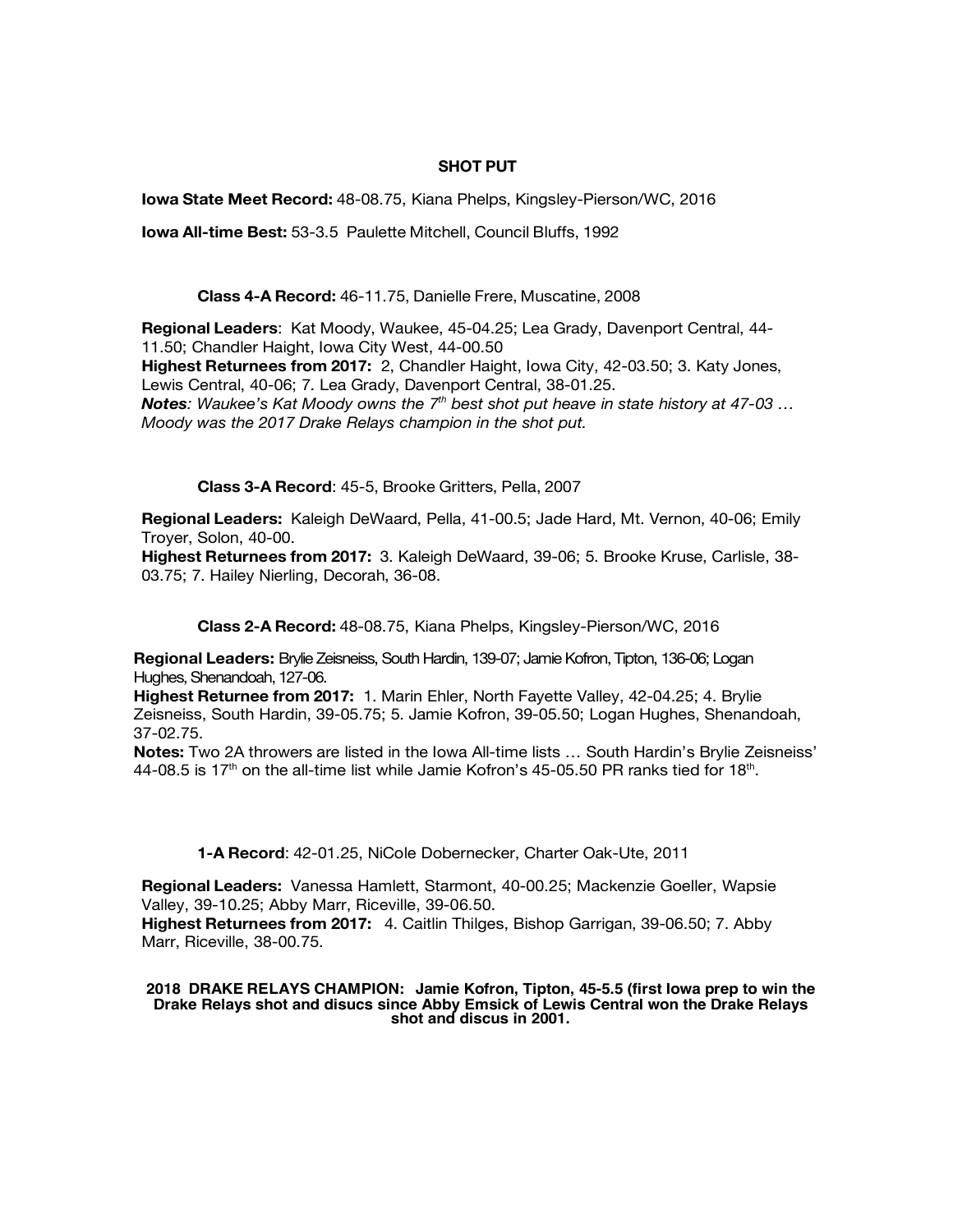## **HIGH JUMP**

**Iowa State Meet Record:** 5-11, Hannah Willms, Dike-New Hartford, 2009

**Iowa All-time Best:** 6-1, Hannah Willms, Dike-New Hartford, 2010

**Class 4-A Record:** 5-8.25, Khanishah Williams, Burlington, 2009

**Regional Leaders:** Sara Hoskins, Pleasant Valley, 5-3; Halley Brocker, Des Moines Roosevelt, 5-2; Alexis Hayes, North Scott, 5-2; Meghan Prohaska, CR Jefferson, 5-2; Calea Jones, Ankeny Centennial, 5-2; Annika Braaten, Bettendorf, 5-2. **Highest Returnee from 2017:** 2. Skyler Presler, Linn-Mar, 5-4; 4, Alexis Hayes, North Scott, 5-4; 5. Auriona Kimbrough, Cedar Falls, 5-4; 7. Sara Hoskins, Pleasant Valley, 5-2.

**Class 3-A Record:** 5-7.50, Alexis Conaway, MOC-Floyd Valley, 2011

**Regional Leaders:** Madison Harms, Sergeant Bluff-Luton, 5-5; Rylie Todd, West Burlington/Notre Dame, 5-5; Miracle Ailes, Keokuk, 5-3; Stacey Slaven, South Tama, 5-3; Reagan Dahlquist, Waverly-Shell Rock, 5-3; Kylee Neighbors, Grinnell, 5-3. **Highest Returnee from 2017:** 1. Maria Gorham, North Polk, 5-8; 3. Madison Harms, Sergeant Bluff-Luton, 5-6; 4. Stacey Slaven, South Tama, 5-2

**Note:** North Polk's Maria Gorham's 5-8 is tied for 25<sup>th</sup> on the lowa all-time list.

**Class 2-A Record:** 5-11, Hannah Willms, Dike-New Hartford

**Regional Leaders:** Cori DeJong, Western Christian, 5-5; Morgan Johnk, Panorama, 5-4; Sydney Durbin, OABCIG, 5-3; Hannah Isley, Albia, 5-3. **Highest Returnees from 2017:** 2. Sydney Durbin, OABCIG, 5-4; 4. Cori DeJong, Western Christian, 5-2; Morgan Johnk, Panorama, 5-2; T8. Hannah Isley, 5-00; T8 Elle Olthoff, Okoboji, 5-0; T8. Jessi DeJager, Western Christian, 5-0. *Note: Megan Durbin of Greene County won the 2016 Class 3A championship in the high jump … her 5-8 jump is tied for 25th on the Iowa all-time list.* 

**Class 1-A Record**: 5-08.25; Chaley Rath, Treynor, 2012

**Regional Leaders;** Lexi Jones, West Fork, 5-5; 2. Emma Atwood, Central Decatur, 5-4; Kenzie Mantz, Belle Plaine, 5-2.

**Highest Returnees from 2017:** 3. Lauryn Hill, Colo-Nesco, 5-0; T3. Lexi Jones, West Fork; T8. Mckenzie Speer, Danville 5-0.

# **2018 DRAKE RELAYS CHAMPION: Megan Durbin, Greene County, 5-7**